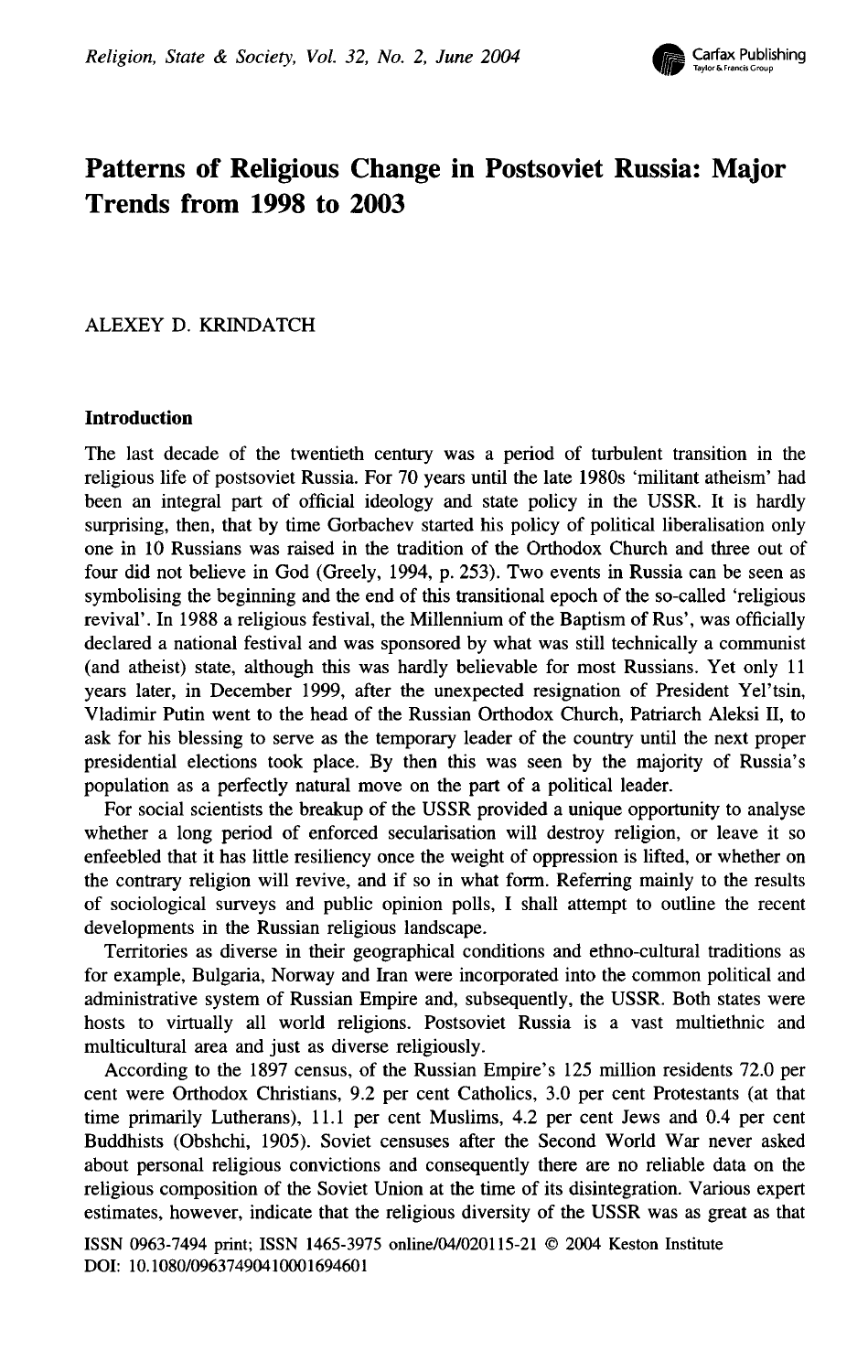|                       | Russian Empire<br>(1897) | <b>USSR</b><br>(1991) | Russia (late 1990s)       |
|-----------------------|--------------------------|-----------------------|---------------------------|
| Population (millions) | 125.6                    | 270.0                 | 149.0                     |
| Orthodox              | 72.0                     | 22.8                  | 33-40 (50-60 million)     |
| Catholics*            | 9.2                      | 5.5                   | 0.2(300,000)              |
| Protestants           | <b>3.0</b>               | 3.0                   | $0.7(1 \text{ million})$  |
| <b>Muslims</b>        | 11.1                     | 18.5                  | $10-13$ $(15-20$ million) |
| <b>Buddhists</b>      | 0.4                      | 0.4                   | $0.7$ (1 million)         |
| Jews                  | 4.2                      | 0.2                   | $0.7(1 \text{ million})$  |
| <b>Nonbelievers</b>   |                          | about 50              | about 50                  |

|  | <b>Table 1.</b> Religious composition of the population of the Russian Empire, the former |  |  |  |  |
|--|-------------------------------------------------------------------------------------------|--|--|--|--|
|  | USSR and postsoviet Russia (percentage of total population)                               |  |  |  |  |

*Sources of data:* Russian Empire: *Obshchi,* 1905; USSR and postsoviet Russia: *Religioznyye,* 1996; *Religiya, 1997.* 

\* Figure includes both Roman Catholics and Greek Catholics.

of the Russian Empire before 1917 (Table 1). There were a number of important changes in religious demography during the period from 1897 to 1991, however. First, the number of agnostics increased significantly. Second, the proportion of Orthodox Christians decreased. To a certain extent, this was a result of the fact that in 1917 the Orthodox Church was deprived of its established position and lost many 'Orthodox' who were simply formally affiliated with this only state church. More important, however, was the fact that in the 1920s and 1930s communist antireligious policies were aimed particularly at the Russian Orthodox Church as a symbol of prerevolutionary monarchic Russia. Third, there was growth in the Islamic population. In both the Russian Empire and the USSR Islam was the traditional religion of certain ethnic groups, who always had higher rates of demographic growth. At the same time Soviet policy was generally more tolerant towards Islam than towards the Russian Orthodox Church. Fourth, there was a decline in the proportion of Catholics, which was chiefly the result of territorial changes: Poland, a major enclave of Catholic population in the Russian Empire, became an independent state in 1918. Fifth, there was a dramatic decline in Judaism. This was the result of the Holocaust (the majority of Jews in the USSR lived in the western parts of the country, which were occupied by the Nazis), augmented by large-scale emigration of Soviet Jews to Israel and the USA in the 1970s.

In the Russian Federation today two religions - Orthodox Christianity and Islam - are dominant and can be regarded as indigenous, since they both took root even before the emergence of the Russian state as a politically integrated unit.

# **Orthodoxy**

In 1917 there were about 77,800 parishes of the Russian Orthodox Church (ROC) in the Russian Empire; by 1941 only 3100 were still functioning in the entire USSR, with none at all in 25 *oblasti* of the Russian Federation (Pospelovsky, 1995). After the onset of Gorbachev's policy of political liberalisation the ROC began to grow rapidly. In 1988 it had somewhat under 7000 parishes, 21 monasteries and 5 theological schools; its clergy comprised 74 bishops, 6700 priests and 723 deacons. Today, on the territory of the former USSR, the Moscow Patriarchate has about 23,350 parishes, 559 monasteries, and over 60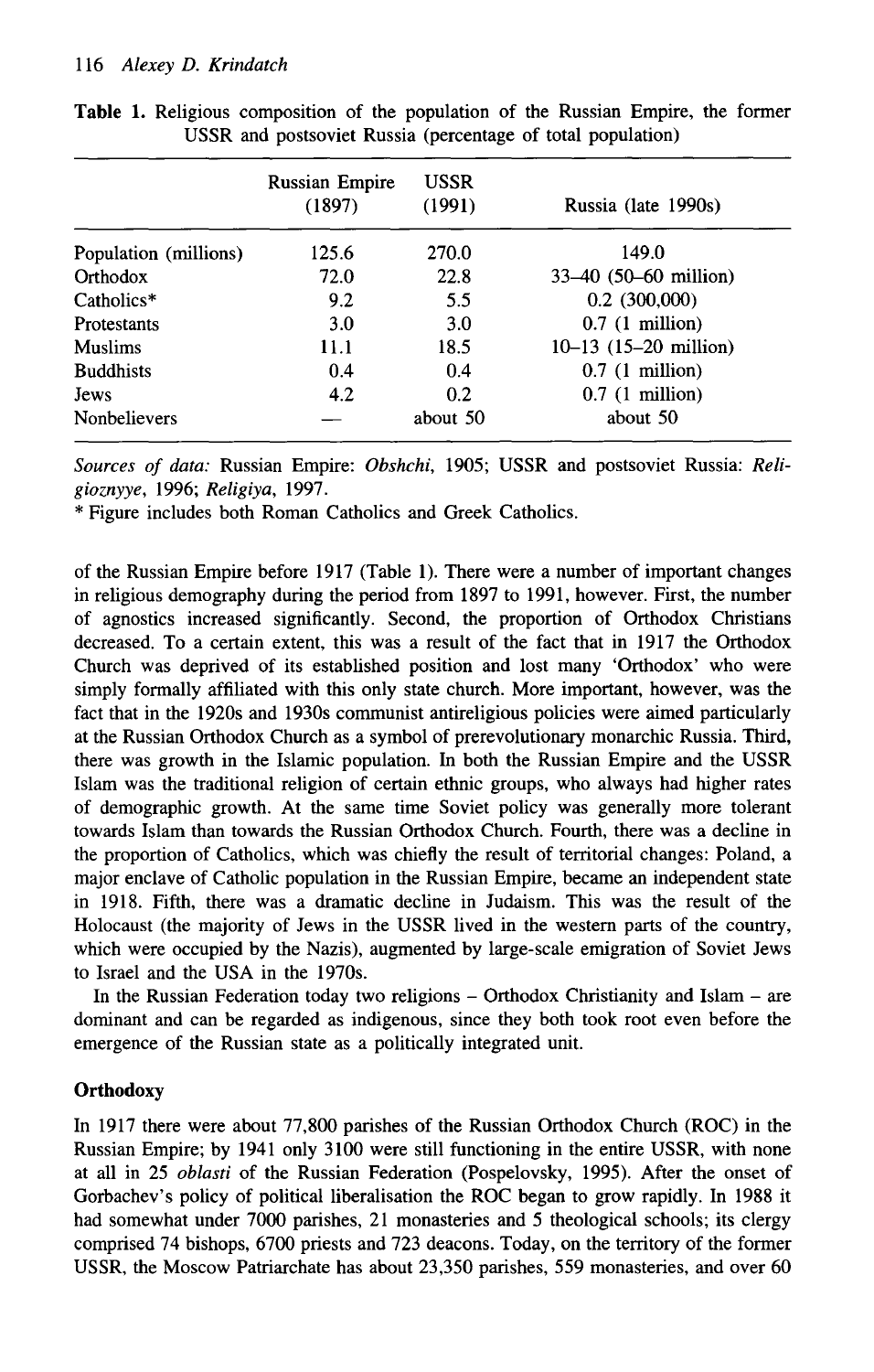

Figure 1. Religions in Russia.

theological educational institutions of various kinds; its clergy comprises 156 bishops and 19,500 priests and deacons (Russkaya, 2003). Various sociological surveys and expert estimates indicate that 50-60 million Russian citizens identify themselves as Orthodox Christians (Religioznyye, 1996). In other words Orthodoxy is the religion of 33-40 per cent of the total population (Tablel) or of between two thirds and three quarters of all believers in postsoviet Russia (Figure 1). It is important to note that the ROC today has a significant impact on a larger proportion of Russian citizens than those who actually consider themselves as members of this church. A national survey in 2002, for instance, revealed that the ROC enjoyed the confidence of 62 per cent of the country's total population and in this respect was well ahead of the government, the mass media and the trade unions (Tables 2 and 3).

Whereas in the Russian Empire and (to a lesser extent) in the USSR the ROC was a predominantly national church, after the breakup of the USSR it has become a truly

|  |  | Table 2. Evolution of public confidence in the Russian Orthodox |  |  |
|--|--|-----------------------------------------------------------------|--|--|
|  |  | Church, 1994–2002 (percentage of respondents)                   |  |  |

|                                                                              | 1994 | 1998                                       | -2002 |
|------------------------------------------------------------------------------|------|--------------------------------------------|-------|
| Trust or rather trust <i>(trust entirely)</i><br>Mistrust or rather mistrust | 21.  | 55 (24) 52 (18) 62 (28)<br>32 <sup>°</sup> | 23    |

*Source of data:* 'Omnibus' sociological surveys carried out by the Russian Center for Public Opinion Research (VTsIOM) (unpublished)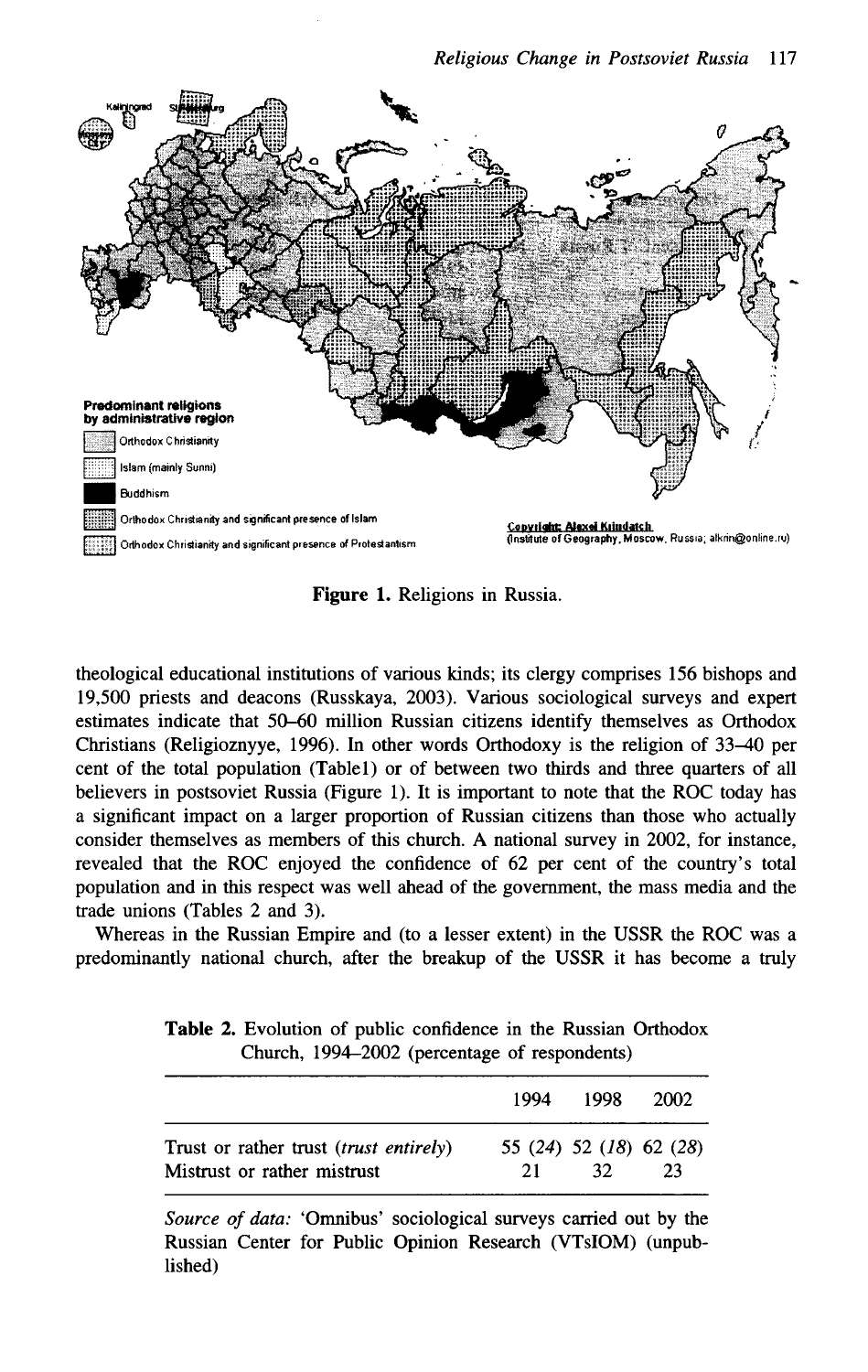| Do you trust:            | 1998: trust/mistrust | 2002: trust/mistrust |
|--------------------------|----------------------|----------------------|
| President of Russia      | No comparable data   | 81/15                |
| Church                   | 52/32                | 62/23                |
| <b>Russian Army</b>      | 46/44                | 52/43                |
| Government               | 11/77                | 50/47                |
| Mass Media               | 37/58                | 32/64                |
| <b>Trade Unions</b>      | 18/60                | 28/52                |
| Police                   | 19/75                | 23/74                |
| Parliament               | 15/65                | No comparable data   |
| <b>Political Parties</b> | 7/76                 | No comparable data   |

**Table** 3. Public confidence in various state, political and public institutions in Russia, 1998-2002 (percentage of those who 'trust or rather trust'/'mistrust or rather mistrust')

*Source of data:* 'Omnibus' sociological surveys carried out by the Russian Center for Public Opinion Research (VTsIOM) (unpublished)

international organisation. The church's centre remains in Moscow, but today more than half the parishes and clergy of the ROC are no longer in Russia itself, but in other former republics of the USSR. In three such republics - Ukraine, Belarus' and Moldova - the ROC (or its branches subordinated to Moscow) is the largest religious organisation. In addition, 10 dioceses and almost 300 parishes of the ROC are located outside the borders of the former Soviet Union (Table 4).

The new geopolitical realities since the break-up of the USSR have brought about fundamental changes in the administrative-territorial structure of the ROC. While still under the jurisdiction of the Moscow Patriarchate the parishes and dioceses of the ROC in various former republics of the USSR have been granted different types of legal status, which reflect various degrees of self-administration and independence from Moscow. Three main factors have influenced the kind of status achieved: the internal political situation in the given state; the character of the relationship between the new national political elite and the political authorities in Moscow; and the level of social impact of the ROC in the given state.

There are basically three variants of adaptation of the ROC to the new political conditions in which it finds itself.

The first can be defined as a gradual autonomisation. In Ukraine (1990), Moldova (1992), Latvia (1992) and Estonia (1992) the structures of the ROC were granted the status of autonomous churches. These churches are independent from Moscow as far as their internal affairs and daily life are concerned. With the exception of Estonia, the social impact of the ROC is considerable in all these states. At the same time, these are the states where the new political leaderships since the early 1990s have pursued a policy of keeping at a distance from Moscow. In conditions of growing nationalistic (and, sometimes, anti-Russian) sentiments, providing the structures of the ROC with the maximum autonomy was, perhaps, the only way of keeping the Orthodox parishes and dioceses in these republics as a part of the Moscow Patriarchate.

The second variant of adaptation is a rather formal change of administrative status and the maintenance of unity with Moscow. This is the case in Belarus' and Kazakhstan, where the social authority of the ROC is also significant. Yet in contrast to the states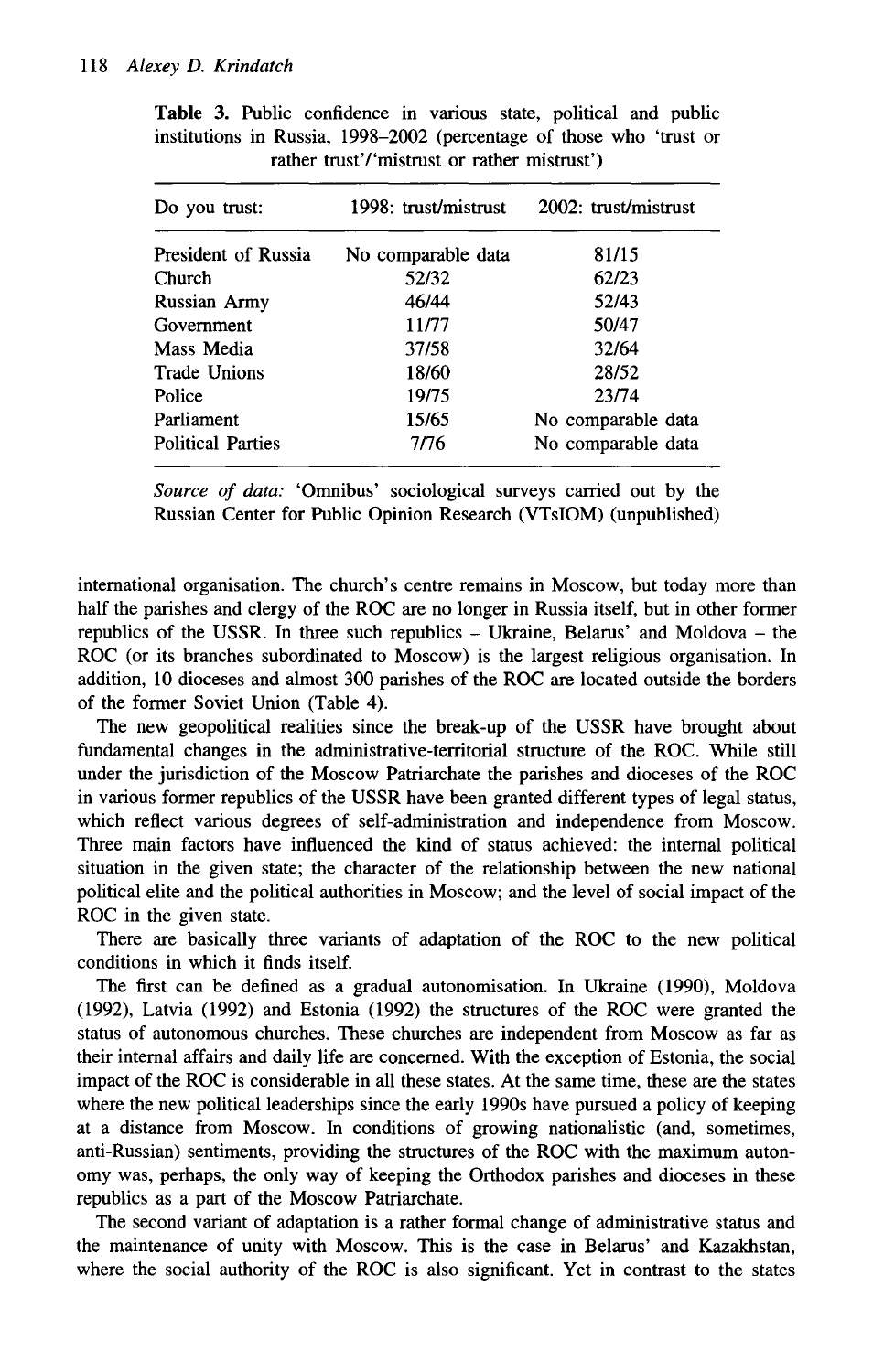| Countries                                                                             | Status of the Russian<br>Orthodox Church and number<br>of its dioceses/bishops                          | Number of parishes | Number of mona-<br>steries | Number of clergy:<br>priests and<br>deacons | Educational insti-<br>tutions* |                            |
|---------------------------------------------------------------------------------------|---------------------------------------------------------------------------------------------------------|--------------------|----------------------------|---------------------------------------------|--------------------------------|----------------------------|
| <b>Total</b>                                                                          | <b>Moscow Patriarchate: 135</b><br>dioceses/157 bishops                                                 | about 23,350       | 553                        | about 19,550                                | 61                             |                            |
| <b>Russian Federation</b><br>(2003)                                                   | 70 dioceses/80 bishops                                                                                  | about 10,600       | 334                        | about 8400                                  | 33                             |                            |
| Ukraine (2002)                                                                        | Since 1990, autonomous<br>Ukrainian Orthodox Church -<br>Moscow Patriarchate: 35<br>dioceses/40 bishops | 9515               | 131                        | 7995                                        | 14                             |                            |
| <b>Belarus'</b> (2003)                                                                | Exarchate of the Russian<br>Orthodox Church: 10<br>dioceses/10 bishops                                  | 1277               | 22                         | 1205                                        | 5                              |                            |
| Moldova (including<br>the self-proclaimed<br>Republic of<br>Transdniestria)<br>(2002) | Since 1992, autonomous<br>Orthodox Church in Moldova:<br>4 dioceses/4 bishops                           | More than 1100     | 36                         | About 1000                                  | 5                              | Religious<br><b>Change</b> |
| Lithuania (2000)                                                                      | 1 diocese/1 bishop                                                                                      | 40                 | 2                          | 37                                          | 0                              | E.                         |
| Latvia (2003)                                                                         | Since 1992, autonomous<br>Orthodox Church in Latvia: 1<br>diocese/1 bishop                              | 118                | 2                          | about 100                                   | 1                              | Postsoviet Russia          |
| Estonia (2003)                                                                        | Since 1992, autonomous<br>Estonian Apostolic Orthodox<br>Church: 1 diocese/1 bishop                     | 32                 | 1                          | about 50                                    | $\bf{0}$                       |                            |

# **Table 4.** The Russian Orthodox Church (Moscow Patriarchate) in the Russian Federation and abroad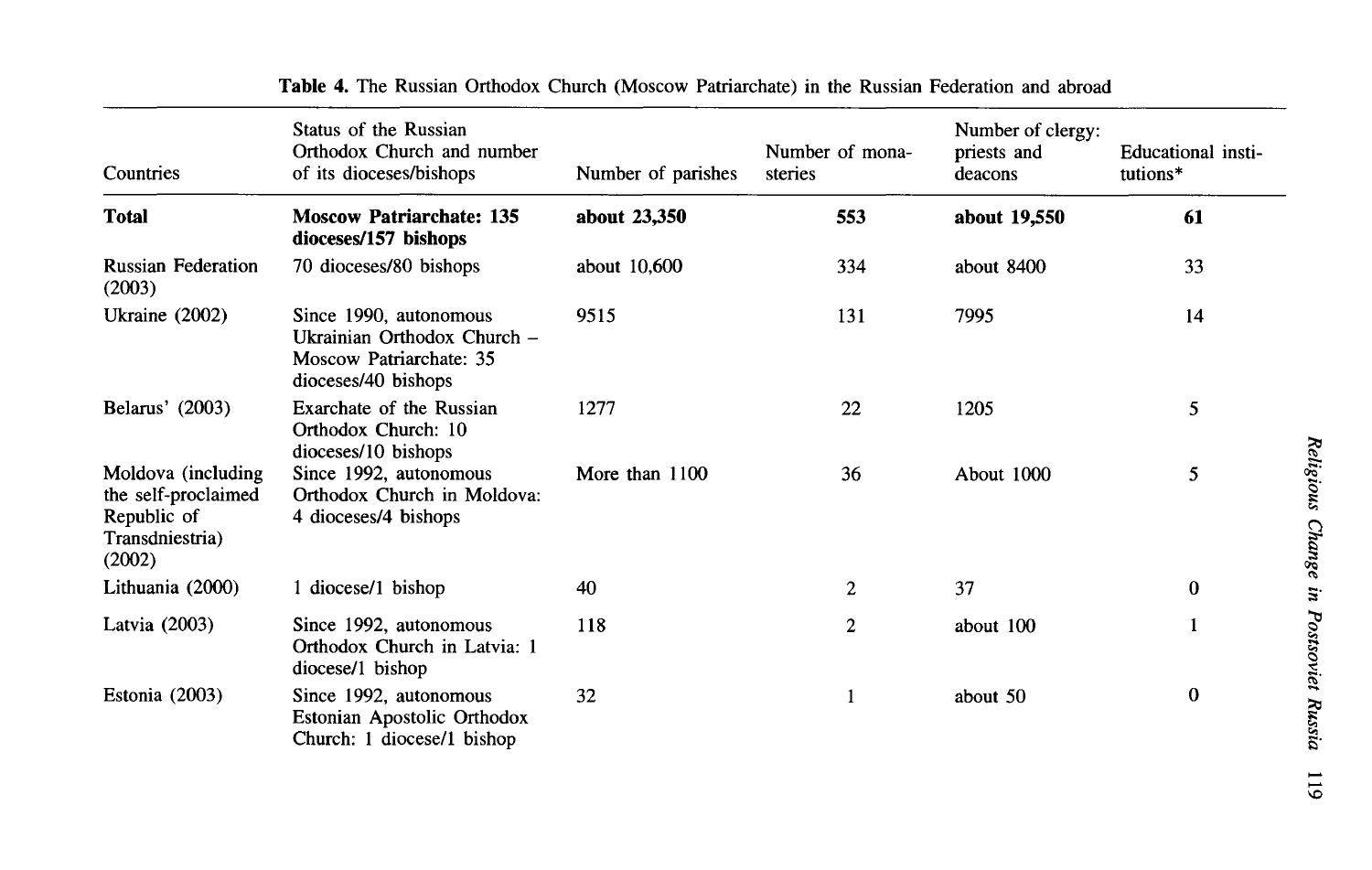| Countries                                                               | Status of the Russian<br>Orthodox Church and number<br>of its dioceses/bishops                                                           | Number of parishes   | Number of mona-<br>steries | Number of clergy:<br>priests and<br>deacons | <b>Educational</b> insti-<br>tutions* | Alexey                      |
|-------------------------------------------------------------------------|------------------------------------------------------------------------------------------------------------------------------------------|----------------------|----------------------------|---------------------------------------------|---------------------------------------|-----------------------------|
| Georgia                                                                 | [Since the fifth century the<br>autocephalous Georgian<br>Orthodox Church has been<br>equal in status to the Russian<br>Orthodox Church] | $\bf{0}$             | $\bf{0}$                   | $\bf{0}$                                    | $\bf{0}$                              | $\overline{D}$<br>Krindatch |
| Armenia (2003)                                                          | Part of the Diocese of Maikop<br>(Russia) 1 disocese/1bishop                                                                             | $\overline{2}$       | $\bf{0}$                   | no data                                     | $\bf{0}$                              |                             |
| Azerbaijan $+$<br>Dagestan<br>$(Russia) + Chechnya$<br>(Russia) (2003)  |                                                                                                                                          | $6 + 12 + 7$         | $\bf{0}$                   | $20 + 17 + 3$                               | $\bf{0}$                              |                             |
| Kazakhstan (2003)                                                       | Since 2003, Metropolitan<br>District of the Russian<br>Orthodox Church: 3 dioceses/3<br>bishops                                          | 222                  | 8                          | 340                                         | 1                                     |                             |
| Uzbekistan $+$<br>Turkmenistan +<br>Kyrgyzstan<br>$+$ Tajikistan (2003) | 1 diocese/1 bishop                                                                                                                       | 105                  | 5                          | 133                                         | 1                                     |                             |
| <b>United Kingdom</b><br>(2002)                                         | 1 diocese/3 bishops                                                                                                                      | 22                   | $\bf{0}$                   | 32                                          | $\bf{0}$                              |                             |
| France $+$ Italy $+$<br>Switzerland $+$ Spain<br>$+$ Portugal (2003)    | 1 diocese/1 bishop                                                                                                                       | $7 + 16 + 4 + 3 + 2$ | $4+0+1+1+0$                | $21 + 10 + 2 + 3$<br>$+0$                   | $\bf{0}$                              |                             |
| Austria + Hungary<br>(2002)                                             | 1 diocese/1 bishop                                                                                                                       | $2 + 8$              | $\bf{0}$                   | $1 + 2$                                     | $\bf{0}$                              |                             |

Table 4. (continued)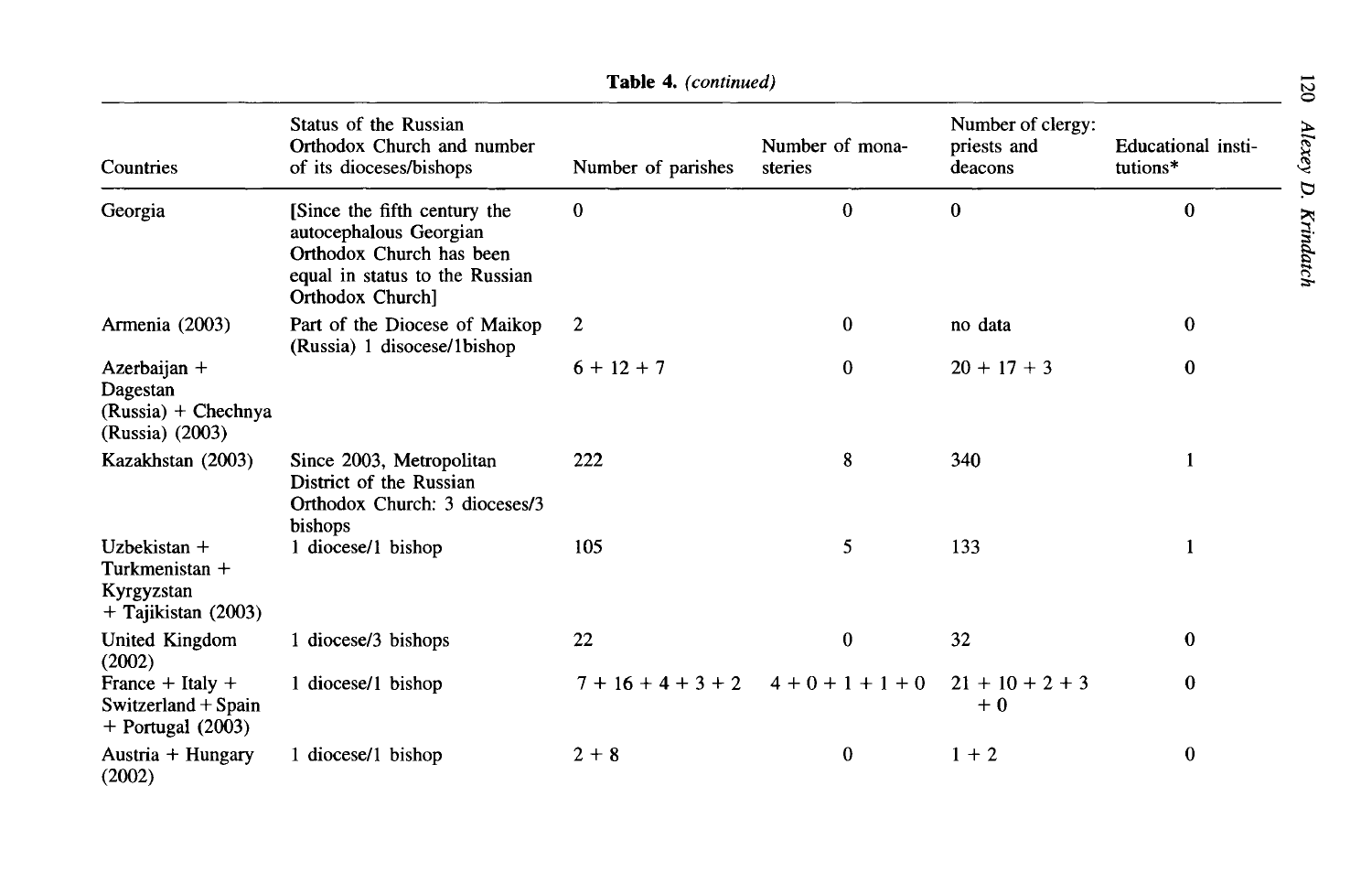| Germany (2002)                                                                                               | 1 diocese/2 bishops                                                                                                                                                                                                                                                                                                                                                                                           | 44           | 0        | 45             | 0                            |
|--------------------------------------------------------------------------------------------------------------|---------------------------------------------------------------------------------------------------------------------------------------------------------------------------------------------------------------------------------------------------------------------------------------------------------------------------------------------------------------------------------------------------------------|--------------|----------|----------------|------------------------------|
| Belgium (2002)                                                                                               | 1 diocese/2 bishops                                                                                                                                                                                                                                                                                                                                                                                           | 7            | 2        | 5              | $\bf{0}$                     |
| Netherlands (2002)                                                                                           | 1 diocese/bishop's position is<br>vacant                                                                                                                                                                                                                                                                                                                                                                      | 4            | 2        | 5              | $\bf{0}$                     |
| <b>USA (2002)</b>                                                                                            | Patriarchal parishes in the USA: 31<br>no dioceses/1 bishop                                                                                                                                                                                                                                                                                                                                                   |              | 1        | 42             | $\bf{0}$                     |
| Canada (2002)                                                                                                | Patriarchal parishes in Canada:<br>no dioceses/1 bishop                                                                                                                                                                                                                                                                                                                                                       | 24           | $\bf{0}$ | 5              | 0                            |
| Argentina + Chile<br>$+$ Brazil $+$<br>Colombia + Panama<br>$+$ Peru $+$ Costa<br>$Rica + Ecuador$<br>(2002) | 1 diocese/1 bishop                                                                                                                                                                                                                                                                                                                                                                                            | 20           | $\bf{0}$ | about 10       | $\bf{0}$                     |
| China (2000)                                                                                                 | Since 1957, autonomous<br>Orthodox Church in China: no<br>dioceses/bishops                                                                                                                                                                                                                                                                                                                                    | $\mathbf{2}$ | $\bf{0}$ | $\overline{2}$ | Religious Change<br>$\bf{0}$ |
| Japan (2000)                                                                                                 | Since 1970, autonomous<br>Orthodox Church in Japan: 3<br>dioceses/3 bishops                                                                                                                                                                                                                                                                                                                                   | 70           | 1        | 18             | 1                            |
| Countries with<br>individual parishes<br>or monasteries of<br>the Russian<br>Orthodox Church<br>(2002)       | Australia (3), Bulgaria (1), The Czech Republic (2), Denmark<br>$(2)$ , Egypt $(2)$ , Finland $(4)$ , Greece $(1 \text{ monastery})$ , Iceland $(1)$ ,<br>Iran (1), Ireland (1), Israel $(3 + 5$ monasteries), Japan (1),<br>Lebanon (1), Morocco (1), Mexico (1), Mongolia (1), Norway<br>$(3)$ , South Africa $(1)$ , Sweden $(5)$ , Thailand $(1)$ , Tunisia $(2)$ ,<br>Serbia (1), Syria (1), Vietnam (1) |              |          |                | in Postsoviet Russia         |
|                                                                                                              |                                                                                                                                                                                                                                                                                                                                                                                                               |              |          |                | 121                          |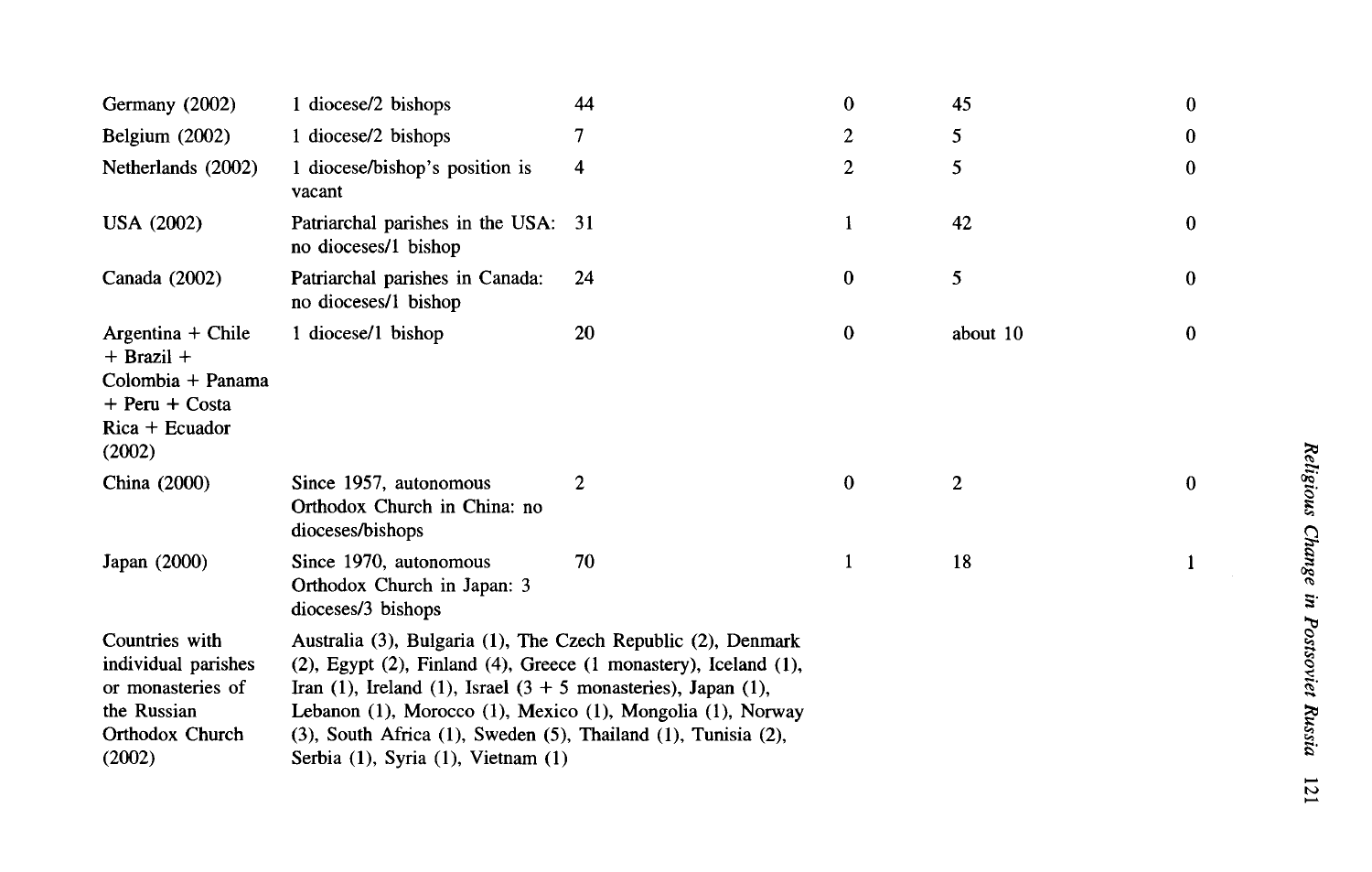|                                                                                           |                                                                                                                         | $1001C$ T. $100111111C$ |                            |                                             |                                |
|-------------------------------------------------------------------------------------------|-------------------------------------------------------------------------------------------------------------------------|-------------------------|----------------------------|---------------------------------------------|--------------------------------|
| <b>Countries</b>                                                                          | Status of the Russian Orthodox<br>Church and number of its<br>dioceses/bishops                                          | Number of parishes      | Number of mona-<br>steries | Number of clergy:<br>priests and<br>deacons | Educational insti-<br>tutions* |
| Countries with<br>permanent official<br>representations<br>of the Moscow<br>Patriarchate: | Germany (Düsseldorf), Switzerland (Geneva), Syria (Damascus), USA<br>(New York), Belgium (Brussels), Thailand (Bangkok) |                         |                            |                                             |                                |

**Table 4.** *(continued)* 

*Principal sources of data:* (1) the official website of the Russian Orthodox Church: www.russian-orthodox-church.org.ru; (2) Mitrokhin and Timofeyeva (1997); (3) Statistical data from the Secretariat for Interorthodox Relations and Foreign Institutions of the Russian Orthodox Church *(Sekretariat po mezhpravoslavnym svyazyam i zarubezhnym organizatsiyam Russkoi Pravoslavnoi Tserkvi)* at the Department for External Church Relations of the Moscow Patriarchate (unpublished); (4) the official website of the Belarusian Exarchate of the Russian Orthodox Church: www.church.by; (5) the official website of the Ukrainian Orthodox Church - Moscow Patriarchate: www.orthodox.org.ua; 6) the official website of the Orthodox Church in Moldova: www.mitropolia.md; (7) Tserkvi (2002).

\* 'Educational institutions' includes theological academies, theological seminaries, theological schools and Orthodox universities.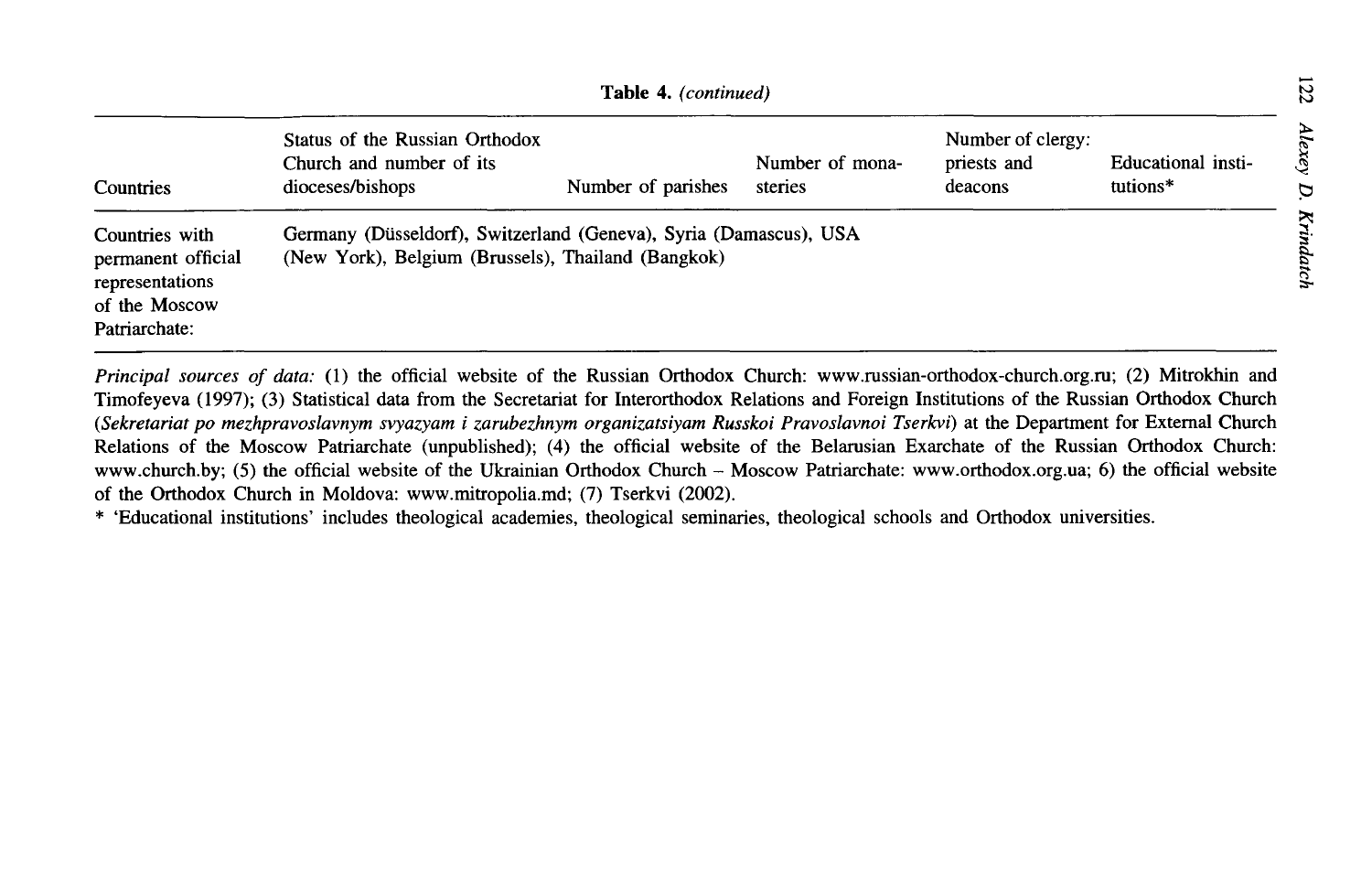mentioned above both Belarus' and Kazakhstan have always kept close political relations with Russia. There was therefore no need for any essential changes in the relations of dioceses of the ROC with the Moscow headquarters. Both the Belarusian Exarchate of the ROC and the recently established Metropolitan District of the ROC in Kazakhstan serve simply as a convenient vehicle for church administration but make no claim to increasing independence from Moscow.

The third variant involves simply keeping the *status quo.* This applies to those countries where Orthodox Christians form only small religious minorities: Armenia, Azerbaijan, Lithuania and the states of former Soviet Central Asia. The social and political impact of the ROC in these countries is small, and change in the status of the ROC has not therefore been an important issue. At the same time as fulfilling their religious functions, the parishes of the ROC serve also as important ethnic-cultural centres that consolidate the Orthodox Slavic population living in these states.

#### **Islam**

The second largest religion in the Russian Federation is Islam; there are more Muslims living in Russia than in Saudi Arabia, Islam's country of origin. The main Islamic areas are the Northern Caucasus, the Volga Basin, the Southern Urals (Kurgan, Chelyabinsk and Orenburg *oblasti)* and Western Siberia (especially Tyumen' *oblast')* (Figure 1). There is also a substantial Islamic community in Moscow city and Moscow *oblast':* according to various estimates between 600,000 and 1.2 million (Malashenko, 1998). Today there are over 3400 officially state-registered Islamic religious communities in Russia (excluding Chechnya and Ingushetia, for which data are not available), but neither the exact number of *de facto* functioning mosques nor that of actual Islamic believers is known. The commonly accepted estimate of the actual number of mosques in Russia is about 7000 (Malashenko, 1999). Evaluating the number of Islamic believers is complicated by the fact that the term 'Muslim' is frequently used in an ethnic rather than a religious sense and therefore encompasses not only practising believers but all the members of ethnicities of traditionally Islamic religious background: Tatars, Bashkirs and the culturally and linguistically various peoples of the Caucasus. Estimates range therefore between 12 and 20 million Muslims (Halbach, 1996). There is no doubt, however, that the proportion of Islamic ethnic groups in the population of the Russian Federation is increasing. Whereas in 1937 'ethnic Muslims' made up 5.9 per cent of Russia's total population, in 1994 the proportion was as high as 8 per cent (Malashenko, 1998). Demographic forecasts for the coming decades agree that the Muslim component will continue to grow as the ethnically Russian component decreases (Halbach, 1996).

In seven out of 89 administrative provinces of Russia ethnic Muslims are in a majority. These are: the republics of Bashkortostan (2.5 million ethnic Muslims, or about 60 per cent of the total population, 401 registered mosques in 2002), Tatarstan (2 million (about 55 per cent), 951 registered mosques), Dagestan (2 million (about 95 per cent), 580 registered mosques), Chechnya and Ingushetia (1 million (about 95 per cent), no data on the number of registered mosques), Kabardino-Balkaria (0.7 million (about 85 per cent), 98 registered mosques) and Karachayevo-Cherkessia (0.4 million (about 90 per cent), 102 registered mosques) (Narody, 1994; Ministry, 2003).

Any analysis of Islam in postsoviet Russia requires careful consideration of strong ethnic-cultural and regional differentiation. The Islamic population of Russia consists of almost 40 ethnic groups, who speak different languages and have various cultures and traditions. Some of them live in compact areas and some are dispersed all across Russia. According to the 2002 census the largest of these ethnic groups are: Tatars (5,558,000),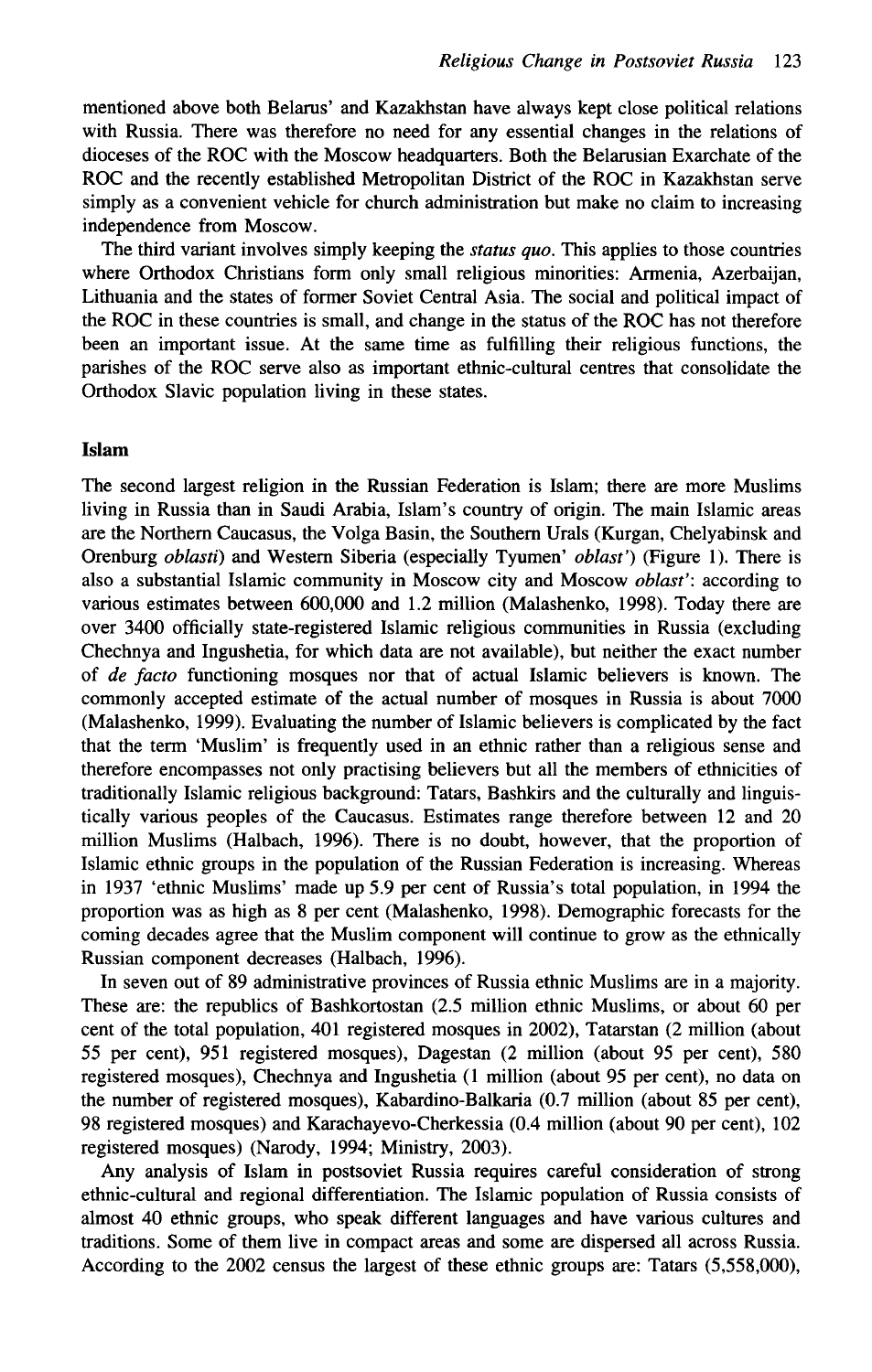Bashkirs (1,674,000), Chechens (1,361,000), Avars (757,000), Azerbaijanis (621,000), Kabards (520,000) and Dargins (510,000) (Narody, 1994).

As far as degree of religiosity is concerned, the Muslims of the Volga Basin in the Central European part of Russia (Tatars and Bashkirs) are much more worldly than those in the Northern Caucasus, especially those in Chechnya, Ingushetia and Dagestan, where Islamic prescriptions and rules are obeyed more strictly. It was in Chechnya and Dagestan where as early as the beginning of the 1990s several attempts were made to restore the system of *sharia* law (Halbach, 1996; Islam v Rossii, 1996). The issue of the incorporation of some elements of *sharia* into secular legislation has also been seriously debated in the republic of Ingushetia (Novoye, 2000).

The forms of Islamic religious practice in Russia also differ strongly from place to place. The majority of Russia's Muslims are Sunnis, but the Tats and Azerbaijanis living in the North Caucasus are Shiites. Whereas most Sunnis follow the Hanafi school, the Chechens, Ingush and Avars are the adherents of the Shafi school. Alongside 'official Islam', mystical Sufism (represented by the Naqshbandiyya and Qadiriyya religious orders) is widespread in Chechnya, Dagestan and Ingushetia. Remnants of preislamic tribal beliefs and the norms of customary law - the so-called 'adat' - have a big influence on Islamic practices among the Adygei ethno-linguistic family (the Adygei, Kabard and Cherkess peoples) (Islam v Rossii, 1996).

The differences within Russia's Muslim community are evident not only when one compares two big macro-cultural Islamic regions, the North Caucasus and the Volga-Ural area. They are also present within single geographical areas. In the Caucasus, adherence to Islam is more superficial among the Adygei in Western Caucasus than among the Chechens or the various peoples living in Dagestan. In the religious culture of the Adygei Islam coexists peacefully with elements of Christianity and with the remnants of various pagan practices and beliefs. Hence Islam is perceived here as a matter of lifestyle and cultural tradition. In Chechnya and Dagestan, by contrast, Islam is much more of a politico-religious phenomenon, and its social and political impact is especially evident there.

It was in Dagestan that the radical-conservative Wahhabi movement, advocating a return to an original 'pure Islam', made its first appearance in Russia in the early 1990s, subsequently spreading fast in other Islamic regions of the North Caucasus.

There are various reasons for the recent emergence and spread of the Wahhabi movement in the Russian Caucasus. First, as a result of 70 years of communist antireligious policy the Islamic regions of Russia have to a large extent lost their own specific historically rooted religious traditions. The absence of cultural immunity and the crisis of identity in postsoviet society created favourable conditions for the spread of new 'imported' Islamic movements and ideas. Second, the dynamic rise of Wahhabism is characteristic of areas experiencing high unemployment and economic decline. This is the case in Russia's Islamic regions in the Northern Caucasus, where the ideas of restoring equality and social justice propagated by Wahhabi leaders have become popular, particularly among the younger generation of Russian Muslims. Third, the increasing activity of foreign Islamic missionaries is backed by financial support from the Wahhabi movement abroad, mainly from Saudi Arabia and Egypt (Razhbandinov, 1998).

The mountainous republic of Dagestan in the Caucasus is a peculiar case of ethno-cultural diversity combined with a variety of local Islamic religious practices, which demonstrated an amazing persistence even under communist rule. As a result Dagestan, along with neighbouring Chechnya, has assumed a leading position in the process of Islamic revival in the Russian North Caucasus (Garnmer, 1995; Islam v Rossii, 1996). Of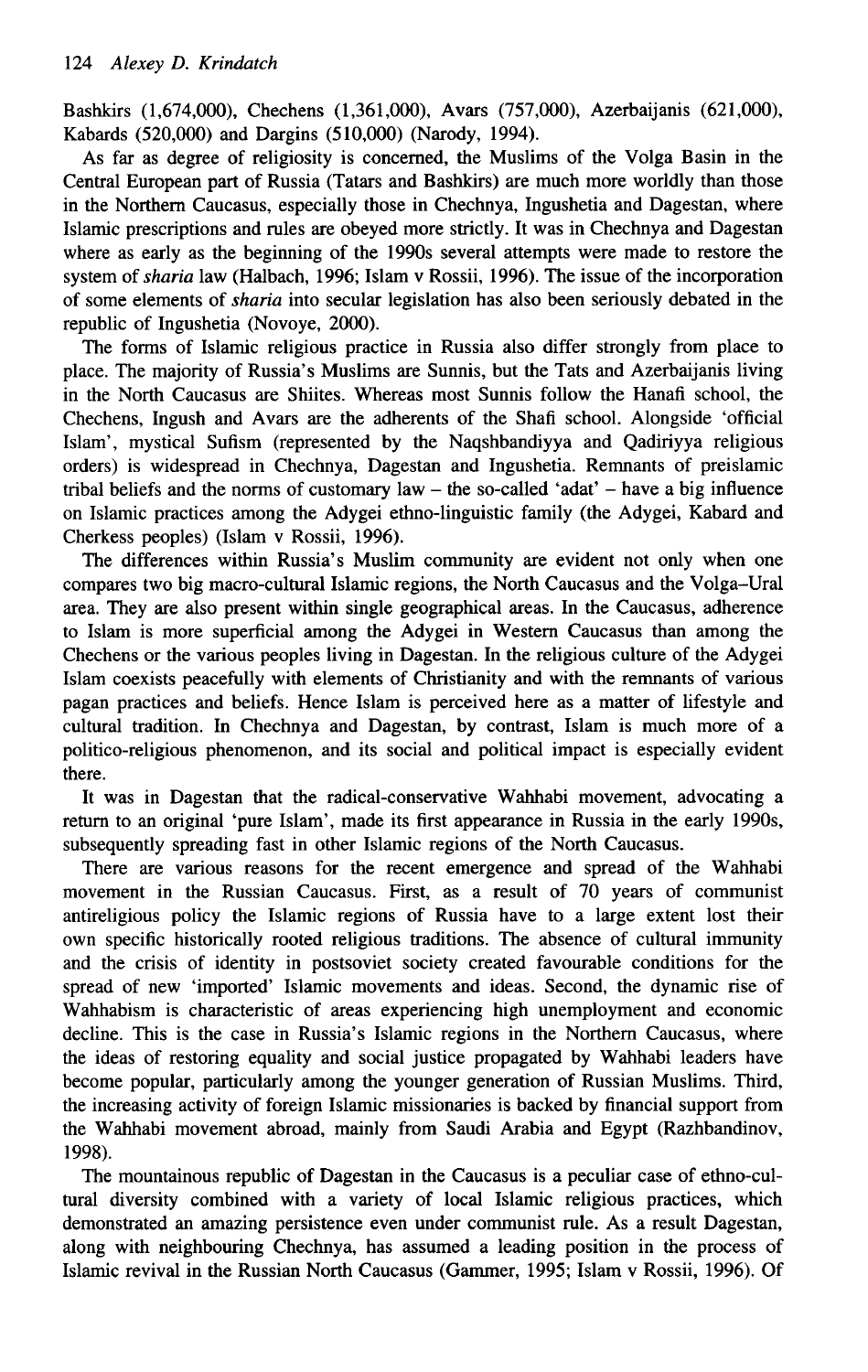| Are you a religious person? |      | What is your religion?                   |      |
|-----------------------------|------|------------------------------------------|------|
|                             |      | Russian Orthodox                         | 52.5 |
|                             |      | 'Christian' (without further definition) | 5.1  |
| <b>Yes</b>                  | 45.1 | Muslim                                   | 2.4  |
|                             |      | Various other religions                  | 1.1  |
|                             |      | Total:                                   | 61.1 |
| N <sub>o</sub>              | 38.3 | I am not a believer                      | 32.8 |
| Difficult to answer         | 16.6 | Difficult to answer                      | 6.2  |

Table 5. Personal belief and religious identity in Russia (1998, percentage of respondents)

*Source of data:* Mchedlov (1998).

all Russian administrative units Dagestan has the densest Islamic 'religious infrastructure': about 1000 legally registered mosques for a total population of 2.1 million. The Dagestani town of Buinaksk is widely recognised as the main Islamic educational and theological centre for the entire North Caucasus. In the Russian Federation it is only in Dagestan that the Islamic religion has been taught as an ordinary subject in state schools since 1992 (Halbach, 1996). Nevertheless, despite these strong Islamic traditions, the idea of 'Islamic unity' has neither become the basis for the creation of a new postsoviet identity for Dagestan's ethnically diverse population nor prevented latent and even open ethno-religious conflicts in this republic. The majority of the population of Dagestan comprises eight ethnicities - Avars, Dargins, Kumuks, Lezgins, Laks, Tabasarans, Chechens and Azerbaijanis - each numbering 100,000 to 600,000. There are historical tensions amongst these ethnic clans and competition for representation in republican and local administrations. These interethnic tensions have caused Dagestani Islam to split into several administrative structures ('muftiates' or 'qadiates') that coexist on the same territory and play an essential role in the process of political mobilisation within the various ethnic groups.

The example of the numerous splits and intra-Islamic tensions in Dagestan reflects the general contemporary situation within the Islamic community of Russia. The repeatedly declared aspiration for the unification of all Russian Muslims is still overwhelmed by disintegrative tendencies based not on religious but rather on ethnic tensions and the political ambitions of various Islamic leaders. Consequently, there is at the moment no single Islamic religious organisation or leader that can claim to speak on behalf of a majority of Russia's Muslims.

#### Religious Revival in Postsoviet Russia: Stereotypes and Realities

Along with the other former republics of the USSR Russia has experienced a period of so-called 'religious revival' after the lifting of restrictions on religious activities at the end of the 1980s. However, different groups of people - social activists, religious leaders, sociologists and scholars of religion, people in the mass media – interpret the term 'religious revival' in quite different ways.

There is no doubt that religion has become an influential social force and religious institutions today are a significant component of Russian civil society. Yet the questions of the religious identity and religious participation of the population require careful analysis. The relationship between personal belief, religious identity and actual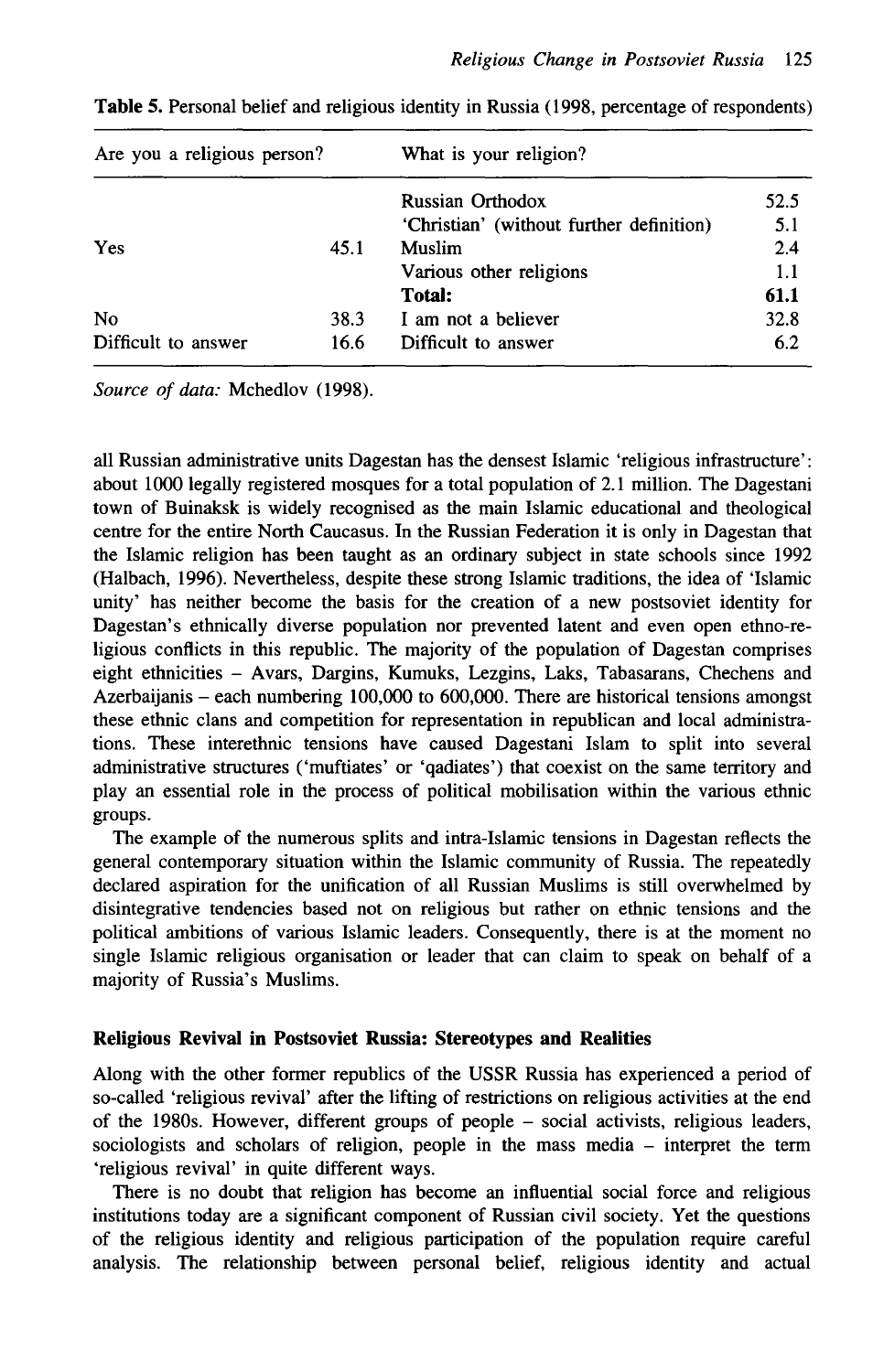## *126 Alexey D. Krindatch*

| 1985 | 1989 | 1991 | 1996 | 1998 | 2002 |
|------|------|------|------|------|------|
| 75   | 66   | 61   | 43   | 38   | 33   |
| 25   | 33   | 32   | 48   | 45   | 57   |
|      |      | 7    | 9    | 17   | 10   |
|      |      | 5    | 7    | 9    | 8    |
|      |      | 2    | 4    | 3    | 2    |
|      | 65   |      |      | 76   | 77   |
|      |      |      |      |      |      |
|      |      |      |      |      | 8    |
|      |      |      |      |      | 32   |
|      |      |      |      |      |      |

**Table** 6. Evolution of religious orientations and religious practice in Russia, 1985-2002 (percentage of the total population, according to the results of public opinion polls)

*Sources of data:* 1985: Greely (1994); 1989-2003: sociological surveys carried out by the Russian Center for Public Opinion Research (VTsIOM) (partly published in Obshchestvennoye, 2002) and by the Russian Independent Institute for Social and National Issues *(Rossiisky nezavisimy institut sotsial'nykh i natsional'nykh problem)*  (summer-autumn 1995, unpublished).

religious practice is complicated and controversial. In fact, religious self-identification frequently reflects neither a personal belief system nor a regular religious practice. Religion is often perceived as part of the traditional cultural environment or as an ethnic style of life: 'I am Russian, and therefore Orthodox' or 'I am Tatar, and therefore Muslim'. The results of social surveys thus always look paradoxical, because they indicate a higher total of respondents identifying themselves as Orthodox, Muslims, Buddhists and so on than the total of those who answer 'yes' to the general question 'Do you believe in God?' or 'Are you a religious person?' (Table 5; Mchedlov, 1998).

Surveys show a continuing rise in personal religiosity in Russia. By the mid-1990s about 50 per cent of Russian citizens were declaring themselves religious; before Gorbachev's policy of political liberalisation the figure was 25 per cent (Greely, 1994). Although not as rapidly as in the early 1990s, growth continues: 57 per cent of respondents identified themselves as 'believers' in a survey carried out in 2002 (Table 6).

|                               |    | Russia, 1991 <sup>ª</sup> Russia, 1991 <sup>b</sup> Russia, 1998 <sup>c</sup> |    |
|-------------------------------|----|-------------------------------------------------------------------------------|----|
| I have never believed in God  | 50 | 45                                                                            | 37 |
| I once believed but don't now |    | 4                                                                             |    |
| I did not believe but do now  | 22 | 21                                                                            | 24 |
| I have always believed in God | 25 | 28                                                                            | 36 |

**Table** 7. Belief in God: past and present (percentage of the total population, according to the results of comparable public opinion polls)

*Source of data:* <sup>a</sup>Greely (1994); <sup>b,c</sup>Dubin (1999).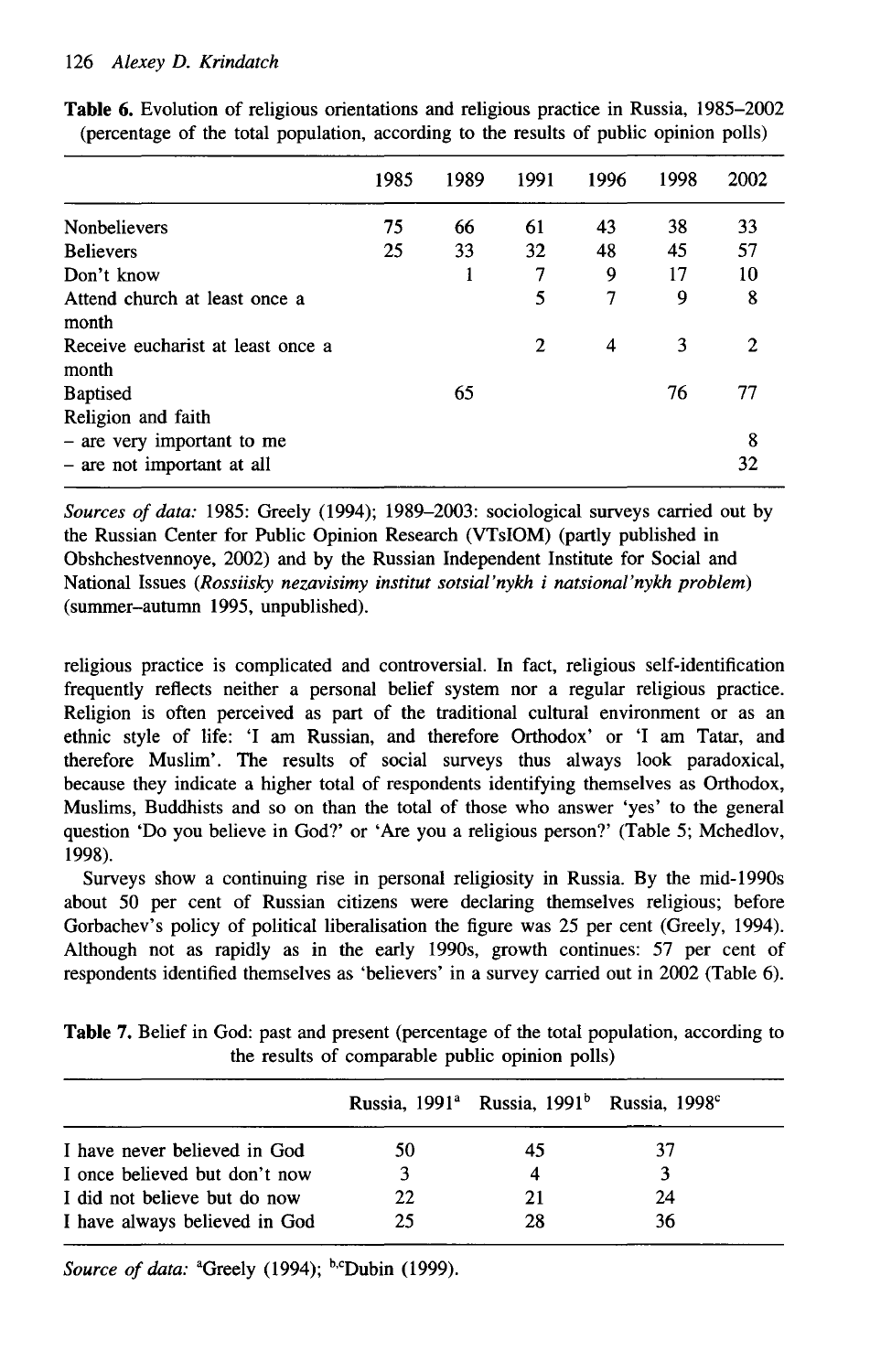

Figure 2. Religious organisations in administrative regions of Russia (1 January 2003).

In three sociological investigations carried out by various researchers in 1991 and 1998 (Table 7) between 21 and 24 per cent of respondents said that they did not believe in God in Soviet times but do so now. In other words, no fewer than one fifth of all Russians (or one third of former atheists) have abandoned atheism for theism since the collapse of communism. This proportion is higher than in any other formerly communist Eastern European country (Greely, 1994, p. 257).

Indices of religiosity show correlations with the ethnic background of respondents. They are higher in the case of Islamic ethnic groups. For instance, even in relatively 'agnostic' Tatarstan 67 per cent of urban and 86 per cent of rural Tatars identify themselves as faithful Muslims (compared with 34 per cent and 43 per cent in 1989) (Musina, 1997). The highest proportions of believers are among the Islamic ethnic groups in the Northern Caucasus: Chechens (97 per cent), Ingush (95 per cent), Karachai (88 per cent) (Kritsky, 1997).

Among the Slavic population, the level of religiosity differs from one geographic area to another. A higher percentage of believers is characteristic of the Southern European part of Russia - an area of old settlements with a relatively low proportion of recent immigrants and a relatively high rural population. By contrast, territories of more recent settlement with a predominantly urban and industrial population (Siberia, the Far East, the Northern European part of the country) show a lower level of religiosity. Surveys show that almost 80 per cent of respondents in Voronezh *oblast'* (about 500 km south-west of Moscow) and 76 per cent in Stavropol' (the most southerly of the administrative regions of European Russia) answer 'yes' to the question 'Do you believe in God?', but only 28 per cent do so in industrial Petrozavodsk, the capital of the republic of Karelia in the north of Russia. In Moscow the percentage of believers more or less corresponds with the average for Russia as a whole: 50.1 per cent (comprising 39.7 per cent Orthodox, 6.2 per cent 'simply Christian', 1.8 per cent Muslim, 1.4 per cent Catholic, 0.6 per cent Buddhist,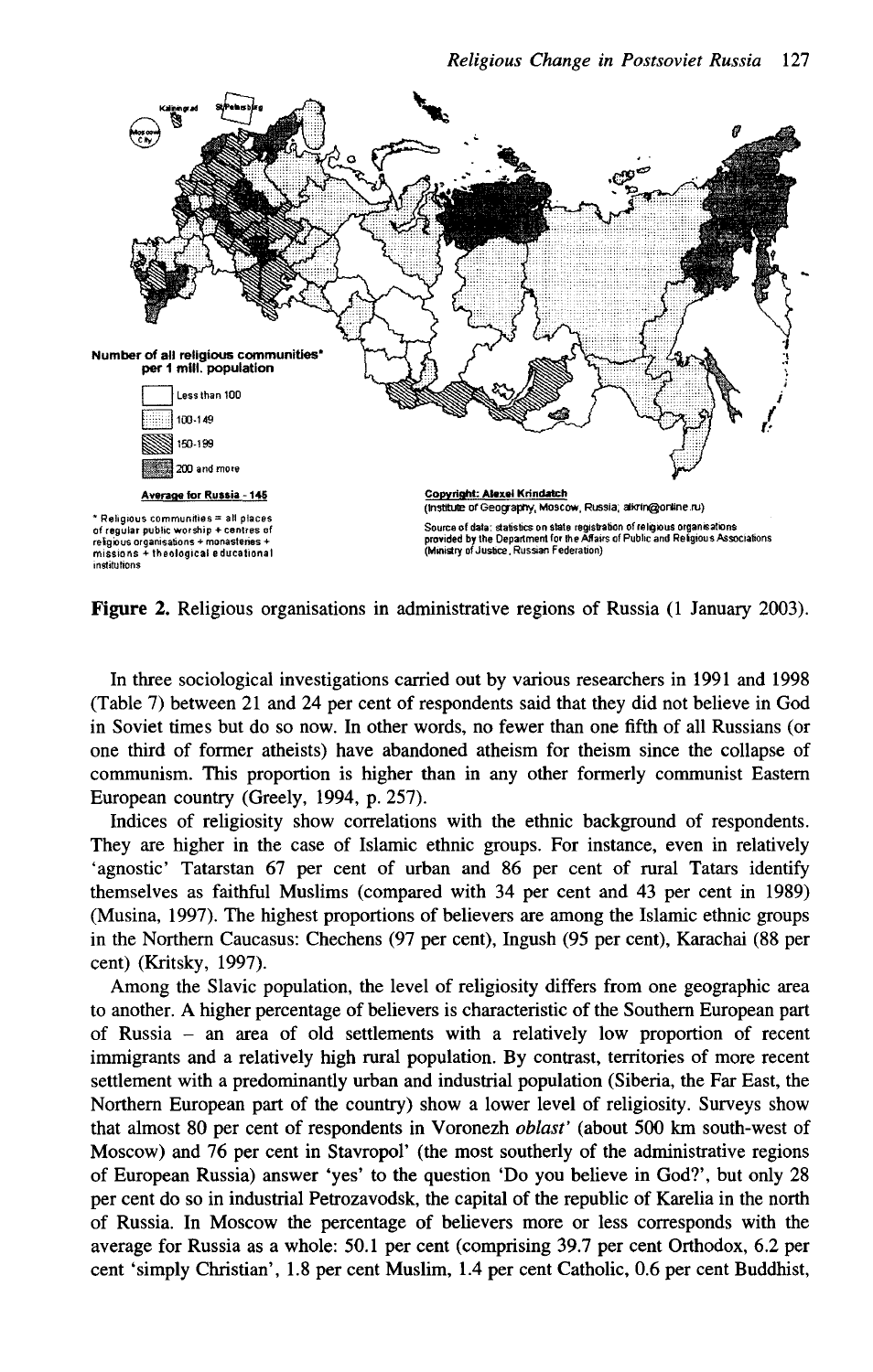**Table** 8. Regularity of religious practice in Russia among those who identify themselves as 'Orthodox', 1991-1998 (percentage of all 'Orthodox')

| Attend church services 1991/1998 |                 | Receive eucharist 1991/1998           |           |  |
|----------------------------------|-----------------|---------------------------------------|-----------|--|
| Monthly and more frequently      |                 | 13.2/13.8 Monthly and more frequently | 6.9/4.7   |  |
| Several times a year             |                 | 39.0/33.2 Several times a year        | 14.2/10.9 |  |
| Less than once a year            |                 | 9.1/15.0 Less than once a year        | 16.2/10.4 |  |
| Never                            | 35.7/36.8 Never |                                       | 59.5/65.9 |  |
| Difficult to answer              |                 | 1.5/1.1 Difficult to answer           | 3.2/3.1   |  |

*Source of data:* sociological surveys carried out by the Russian Center for Public Opinion Research (VTsIOM) in 1991 and in October 1998 (partly published in Dubin, 1999).

0.2 per cent Jews and 0.2 per cent Protestants) (Rossiya, 1997; INTAS/Prometee/ VTsIOM, 1996).

These geographical differences in the degree of religiosity correspond with different densities of 'religious infrastructure' – the total number of all local religious organisations per one million local population. Figure 2 shows a high concentration of religious organisations in the Central and Southern European parts of the country. By contrast, there is an obvious lack of religious infrastructure in the vast territories to the east of the Urals. The apparent exceptions of the Taimyr, Koryak and Chukotka autonomous regions and Magadan *oblast'* are simply a reflection of their very small population: the insignificant absolute number of religious organisations thus appears large as a relative number per one million people.

Whereas ethnic and geographical differences are evident, surveys show that differences in levels of religiosity among the various age groups are tending to decline (Mchedlov, 1998). So are those amongst groups with different educational levels. For instance, in 1991 only 16 per cent of respondents with a university degree said that they were religious in comparison with 58 per cent among those who did not have college-level education. In 1998 the corresponding numbers were 46 per cent and 58 per cent respectively (Dubin, 1999).

By contrast, gender remains a significant differentiating factor. Today about 68 per cent of women in Russia say they are religious, but only 46 per cent of men (Stark, 2002). These differences appear to be almost as high as in Soviet times. In answer to the question 'Were your parents religious?' 56 per cent said their mothers were, but only 33 per cent said their fathers were (VTsIOM, 1998).

Finally, there are evident differences in religiosity among various social and professional groups. In Russia today the most 'godless' seem to be industrial workers and freelance intellectuals; more religious are peasants, qualified technicians (engineers), office workers and pensioners; the highest proportions of believers are among students, businessmen, soldiers and housewives (Novy kurs, 1996, p.98).

The indices of religiosity based on the criterion of self-indentification (the proportion of those who identify themselves as belonging to a particular religion, or who simply say that they are religious) are much higher than the number of actually practising believers (those who regularly attend church services and who fulfil other religious rituals and prescriptions) (Table 6) (Greely, 1994; Varzanova, 1997). For example, of those who say that they are 'Orthodox' no more than 15 per cent attend church services monthly or more frequently (Table 8). Even among the relatively strict Muslims of the Northern Caucasus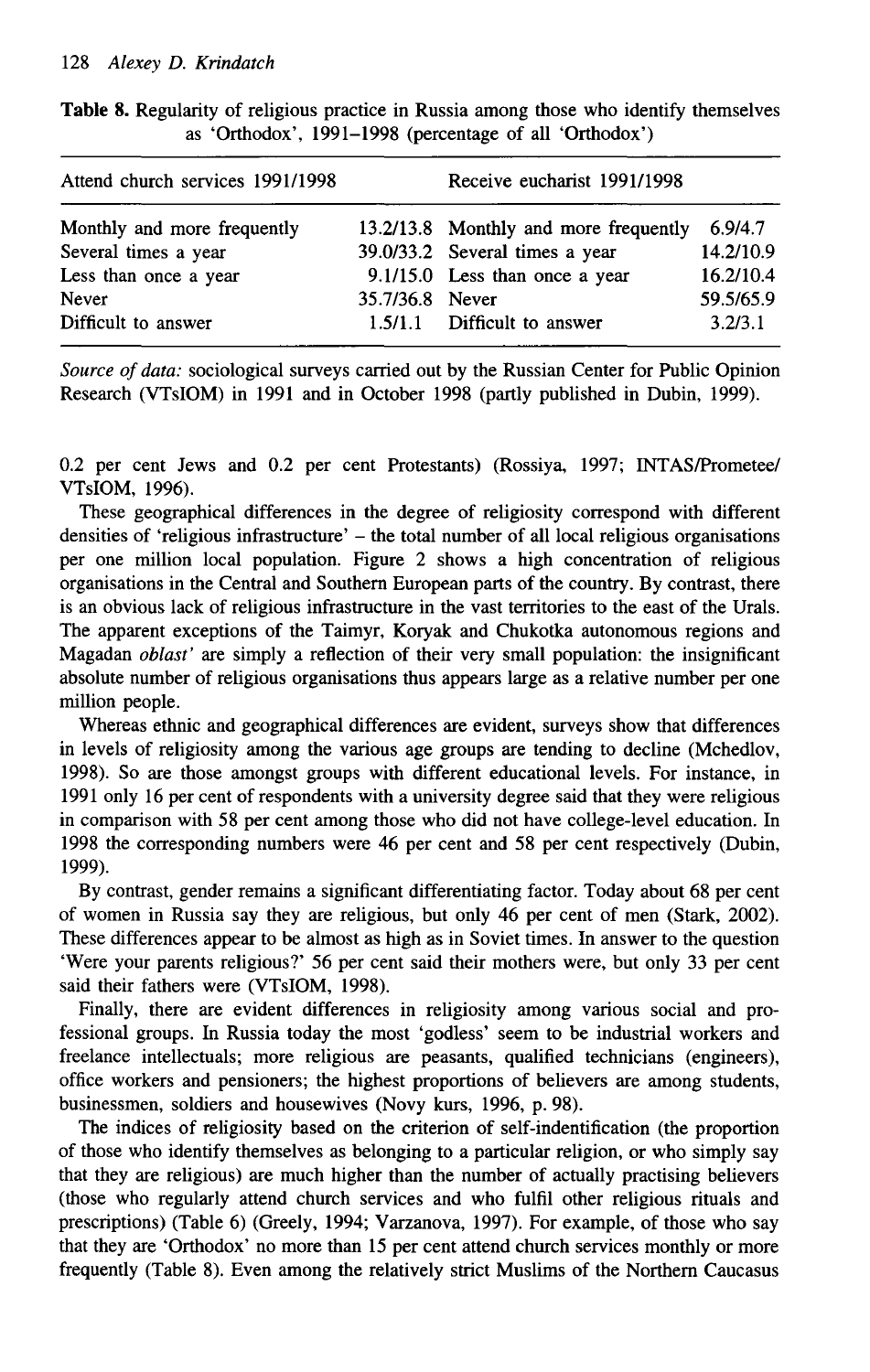|                 | I consider<br>myself a<br>very religious<br>person | I have no<br>doubt about<br>the existence<br>of God | I attend<br>church at<br>least once<br>a week | Personal<br>prayer:<br>every day |
|-----------------|----------------------------------------------------|-----------------------------------------------------|-----------------------------------------------|----------------------------------|
| Eastern Germany | 2.1                                                | 8.3                                                 | 3.1                                           | 5.1                              |
| Russia          | 3.4                                                | 23.6                                                | 3.6                                           | 12.3                             |
| Ukraine         | 3.8                                                | 23.0                                                | 14.0                                          | 19.3                             |
| Slovenia        | 5.1                                                | 21.9                                                | 20.3                                          | 14.2                             |
| Czech Republic  | 6.2                                                | 13.7                                                | 8.9                                           | 9.0                              |
| Belarus'        | 6.3                                                | 35.4                                                | 11.3                                          | 21.4                             |
| Lithuania       | 6.4                                                | 28.6                                                | 10.4                                          | 18.1                             |
| Slovakia        | 10.4                                               | 35.7                                                | 32.7                                          | 29.2                             |
| Romania         | 11.6                                               | 61.9                                                | 25.1                                          | 53.4                             |
| Poland          | 19.5                                               | 55.0                                                | 53.3                                          | 37.2                             |
| Hungary         | 22.6                                               | 27.4                                                | 13.6                                          | 20.9                             |
| Croatia         | 33.3                                               | 51.5                                                | 25.0                                          | 30.1                             |

**Table** 9. Religious belief and religious practice in postcommunist countries (1998, percentage of respondents)

*Sources of data:* Tomka (1998); sociological surveys carried out by the Institute of Sociology of the Belarusian National Academy of Sciences in August-September 1998 (unpublished) and by the Russian Center for Public Opinion Research (VTsIOM) in October 1998 (unpublished).

the rates of regular fulfilment of various religious rites are low: Ingush 28 per cent, A vars 34 per cent, Chechens 36 per cent, Dargins 43 per cent (Kritsky, 1997). Hence despite the above-mentioned self-declared conversion to religion of one in five Russians, the indices of regularity of religious practice in Russia are among the lowest in comparison with the other formerly communist countries of Europe (Table 9). Moreover, Russians confirm the superficial character of their religiosity, with only 3.4 per cent defining themselves as 'very religious' (Table 9) and only 8 per cent saying that 'religion and faith are very important to me' (Table 6). In fact, the vast majority of 'Orthodox believers' in Russia participate only either in one-time ceremonies (baptising their children, church weddings or funerals) or in the major religious festivals such as Easter or Christmas.

**Table 10.** Attitudes toward the influence of the church on society at the time of the collapse of communism (percentage of the total population, according to the results of comparable public opinion polls, 1991)

|                                                    |     |     | Russia USA Poland Ireland GDR |    |    |
|----------------------------------------------------|-----|-----|-------------------------------|----|----|
| I have a great deal of confidence in the<br>church | -75 | 40  | 75.                           | 46 | 21 |
| The church has too much power                      |     | 23. | 37                            | 40 | 46 |

*Source of Data:* Greely (1994).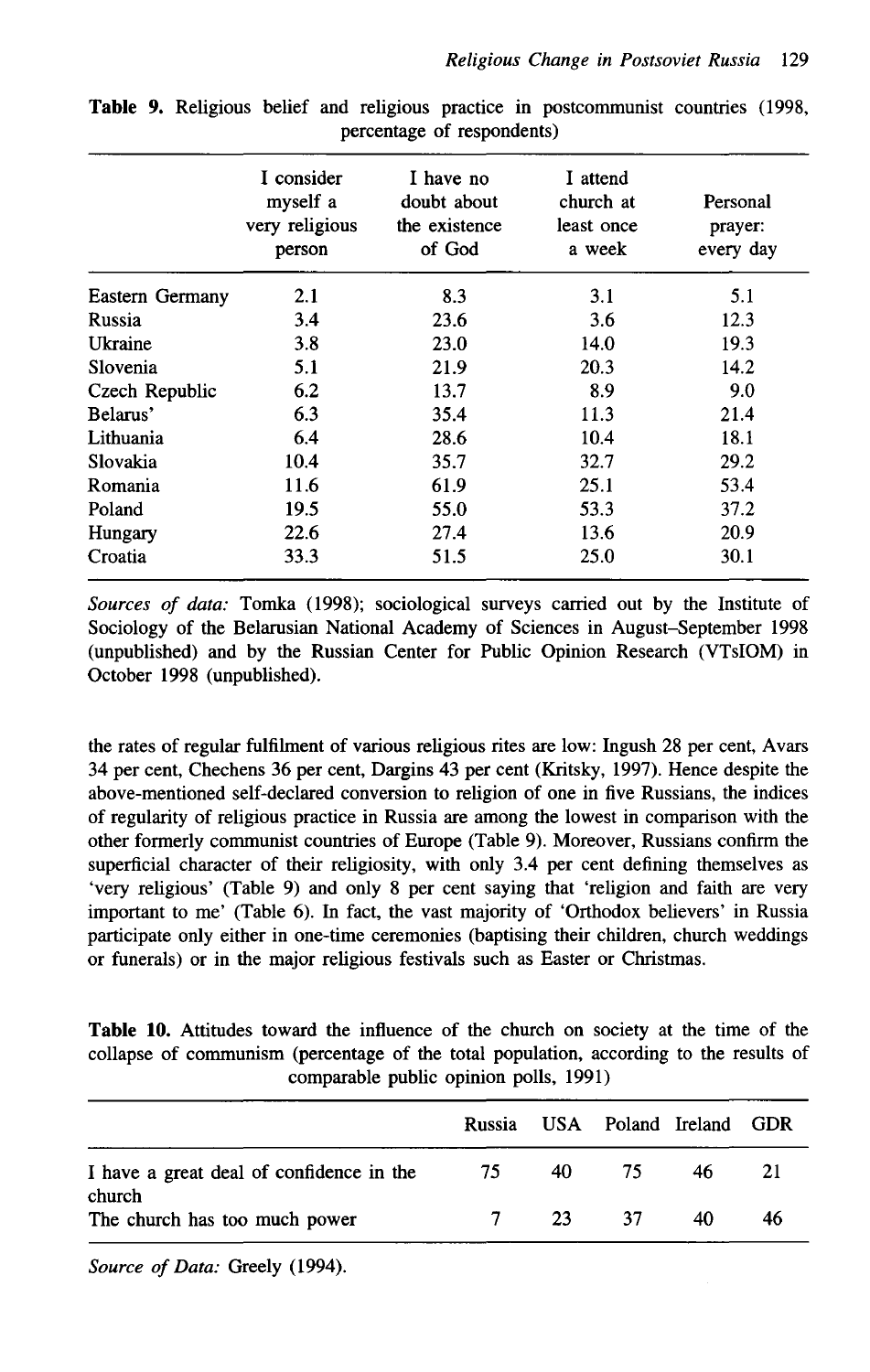We can see, then, that the variety of approaches to measuring religiosity in postsoviet Russia (77 per cent are baptised, between 45 and 60 per cent (depending on the exact formulation of the question) claim to be believers, 8 per cent attend church services monthly or more frequently) allow for endless speculation on the subject. Most expert estimates agree, however, that between 10 and 15 per cent of those who define themselves as religious persons (or, in other words, between 5 and 8 per cent of the total Russian population) can be said to be regularly practising believers (Novy kurs, 1996).

The early 1990s in Russia were marked by a dramatic decline of public confidence in the institutions of state power and political associations and, at the same time, by the growing popularity of religious organisations, with the Russian Orthodox Church in first place. According to a comparative international public opinion poll carried out simultaneously in 21 countries in 1991 the ROC enjoyed the support of 75 per cent of Russia's population (Greely, 1994). In other words, at this peak of 'religious boom' the percentage of those who placed confidence in the ROC as a social institution was 2.3 times higher than the percentage of those who defined themselves as 'believers' (Table 6). At that time in Russia the level of people's trust in religious organisations was probably one of the highest in the world (Table 10). Later on, the strengthening of the formal positions of religious organisations within the postsoviet state was accompanied by more critical attitudes to their activity. Yet during the 1990s more than half the population declared their trust in the ROC (Table 2) and by the end of the 1990s popular confidence in the ROC was greater than in various state institutions, the mass media, trade unions or political parties (Table 3).

The stable (or even increasing) popularity of the ROC in Russia should not be interpreted as involving a growth of clerical influence in the political sphere. Only a small proportion of Russians support the idea of the participation of the ROC or clergy in political activities. In a national survey in 1998 only 9 per cent of respondents were of the view that clergy should take part in electoral campaigns (Dubin, 1999). It seems also that there are no objective premises for the development of influential political parties with a religious background, since various sociological investigations do not reflect any essential differences in political orientation between believers and nonbelievers (Kublitskaya, 1997; Dubin, 1999).

The issue of the actual (or latent) influence of the Orthodox Church on Russian society is however much broader than the question of its direct political involvement. For example, on the one hand only about a quarter of the total population today believes that the current social and political impact of the churches and religious organisations in Russia is substantial (Table 11); but on the other hand almost half the respondents were of the view that if President Putin invited the pope to Russia but the Orthodox Church were opposed to this, the president should cancel the invitation (Table 12).

Between 1990 and 2003 the total number of religious communities in Russia increased from 6600 to 21,000 (Ministry, 2003). This figure includes individual places of regular worship (Orthodox and Catholic parishes, Protestant congregations, Islamic mosques, Jewish synagogues and so on), administrative centres of religious organisations, monasteries, religious missions, religious brotherhoods and theological educational institutions. It includes, however, only those religious organisations that are registered as legal entities by the Russian Ministry of Justice. The procedure of registration enables a religious organisation to obtain official status, which is associated with the certain privileges, but it is technically not required by law. Many religious communities in Russia therefore function without state registration (as is the case with thousands of mosques, for instance) and they are not included in the above official statistics.

This increase in the number of religious organisations was accompanied by changing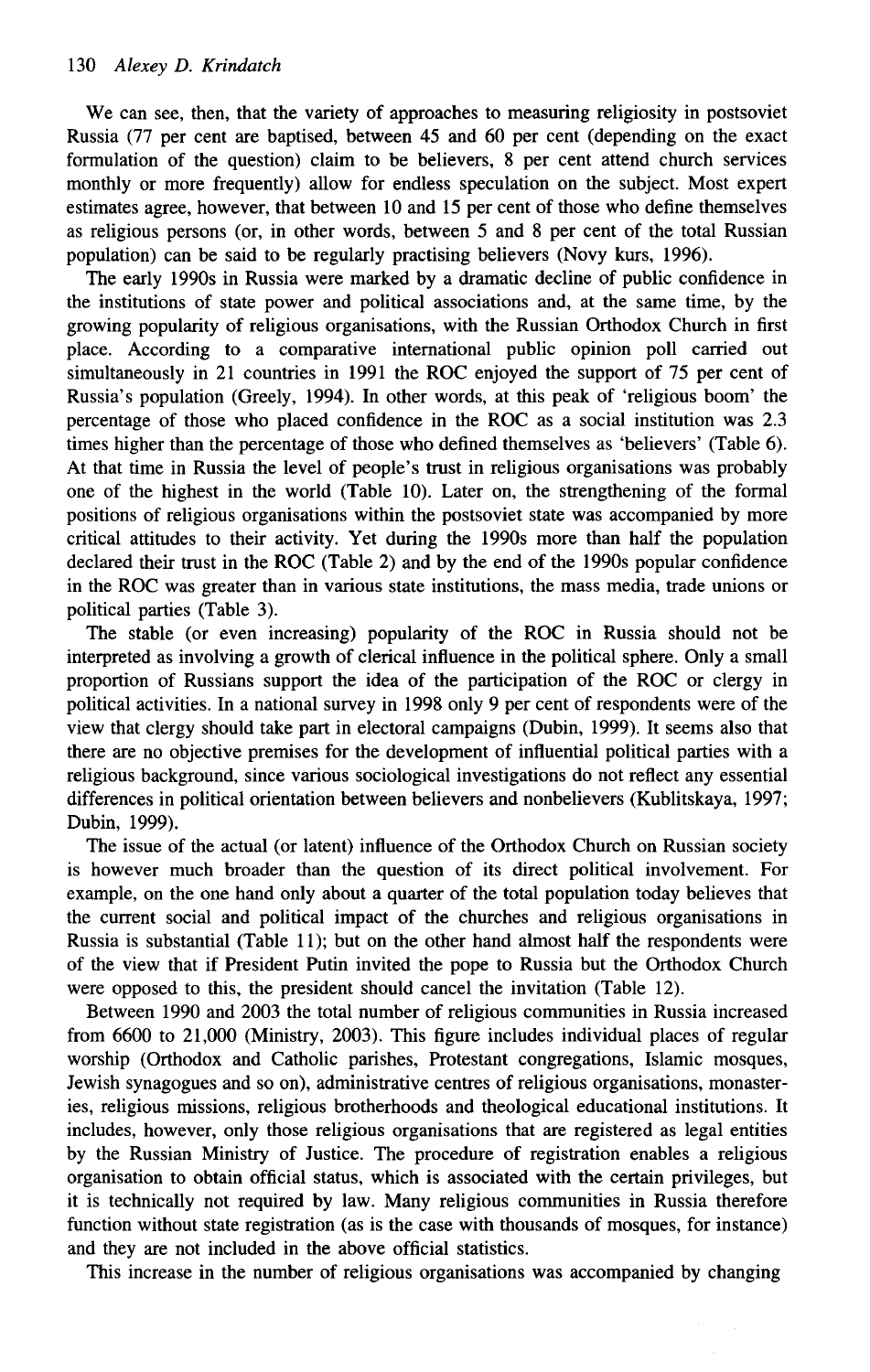proportions amongst communities of various religions, churches and denominations (Table 13), by shifts in the religious geography of the country, and by increasing diversity in the Russian 'religious landscape' (Krindatch, 1996).

Perhaps the most striking recent changes on the Russian religious map are associated with an increasing presence of various Protestant denominations and churches in the vast territories to the east of the Ural Mountains, in Siberia and the Far East (Figure I). As mentioned earlier, in Soviet times these territories traditionally had a population with a relatively high proportion of unbelievers and an obvious lack of religious infrastructure (Figure 2) in comparison with the European part of the country. Since the end of communism and the lifting of restrictions on the activities of religious organisations, Protestant missionary churches have consequently especially targeted these 'godless' areas of Russia. Protestant denominations in Russia pay much greater attention to systematic missionary activity than does the Russian Orthodox Church. In March 2002 four major Protestant religious organisations (Table  $14$ ) – the Union of Evangelical Christians-Baptists of Russia *(Rossiisky Soyuz Yevangel'skikh Khristian-Baptistov),* the Pentecostal

|  |              | <b>Table 11.</b> How do you estimate the     |  |
|--|--------------|----------------------------------------------|--|
|  |              | current social and political impact of       |  |
|  |              | the churches and religious organisa-         |  |
|  |              | tions <sup>*</sup> in Russia? (percentage of |  |
|  | respondents) |                                              |  |

|               | 1991 | 2003 |
|---------------|------|------|
| Substantial   | 6    | 27   |
| Insignificant | 46   | 41   |

*Sources of data:* 1991: Dubin (1999); 2003: 'Omnibus' sociological surveys 2003-EX-OI carried out by the Russian Center for Public Opinion Research (VTsIOM).

\*The survey question did not specify any particular denomination or denominations.

**Table 12.** If President Putin invited the pope to visit Russia but the Russian Orthodox Church were opposed to this, what should be the final decision of the president? (2001, percentage of respondents)

|  | He must insist on the pope's visit | 32 |
|--|------------------------------------|----|
|  | He must cancel his invitation      | 45 |

*Source of data:* sociological survey 2oo1-EX-7 carried out by the Russian Center for Public Opinion Research (VTsIOM).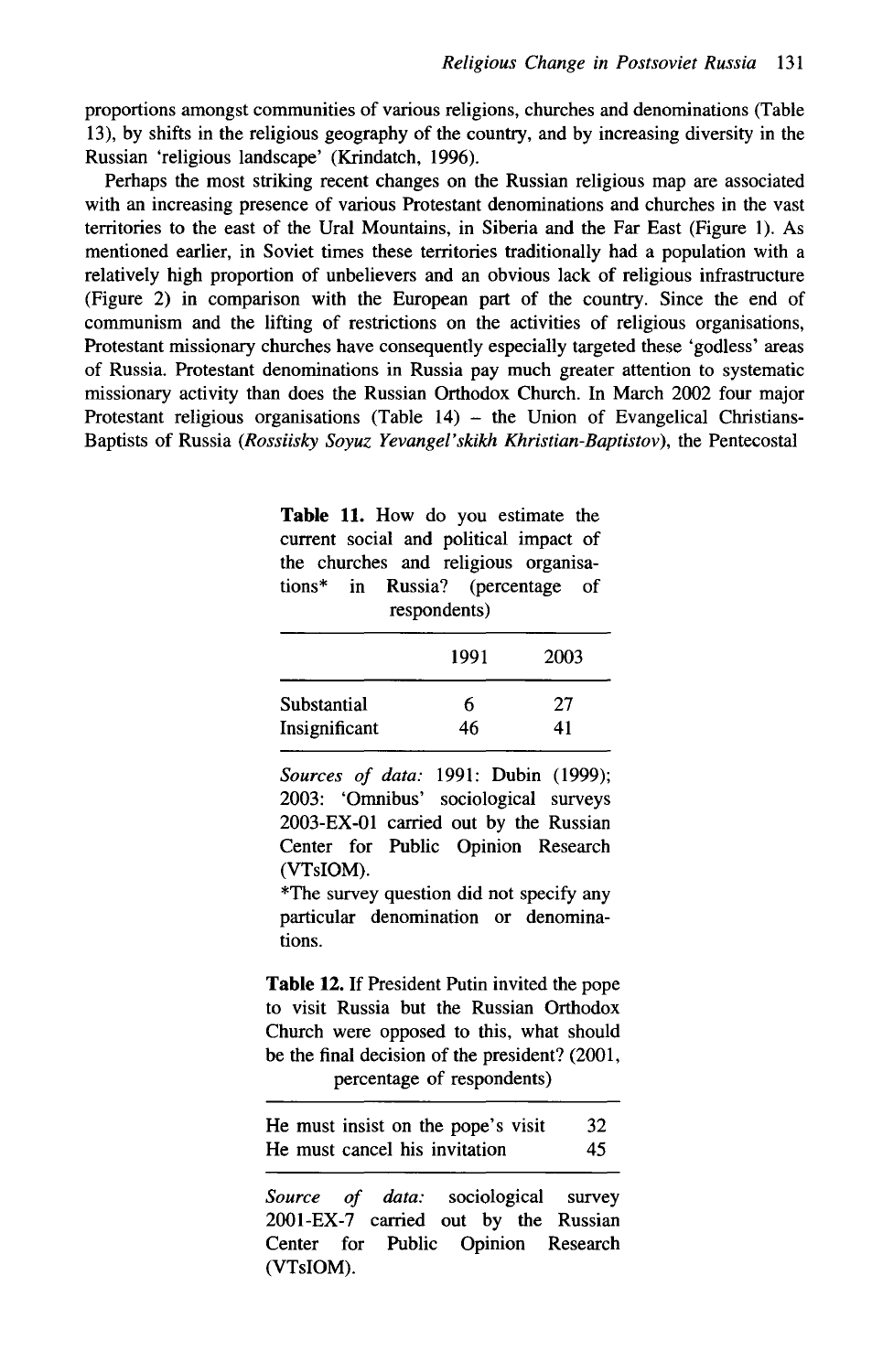## *132 Alexey* D. *Krindatch*

**Table** 13. Religious communities\* in the Russian Soviet Federal Socialist Republic (1 January 1991) and in the Russian Federation (1 January 2003) Above: the absolute number; below (in italics and brackets): the percentage this represents of the total number of religious communities

|                                                   | Russia 1<br>January 1991 | Russia 1<br>January 2003 | Percentage<br>change between<br>1991 and 2003<br>$(1991 = 100\%)$ |
|---------------------------------------------------|--------------------------|--------------------------|-------------------------------------------------------------------|
| Total number of all religious communities         | 6650                     | 20,922                   | 315                                                               |
|                                                   | (100.0)                  | (100.0)                  |                                                                   |
| <b>Orthodox Churches</b>                          | 3772                     | 11,439                   | 303                                                               |
| including:                                        | (56.7)                   | (54.7)                   |                                                                   |
| - Russian Orthodox Church - Moscow Patriarchate   | 3442                     | 11,012                   | 320                                                               |
|                                                   | (51.8)                   | (52.6)                   |                                                                   |
| - Old Believers                                   | 265                      | 274                      | 103                                                               |
|                                                   | (4.0)                    | (1.3)                    |                                                                   |
| <b>Roman Catholic Church</b>                      | 34                       | 258                      | 759                                                               |
|                                                   | (0.5)                    | (1.2)                    |                                                                   |
| <b>Protestant Churches and Denominations</b>      | 1853                     | 4760                     | 257                                                               |
| including:                                        | (27.9)                   | (22.8)                   |                                                                   |
| - Baptist and Evangelical Christian               | 991                      | 1.601                    | 162                                                               |
|                                                   | (14.9)                   | (7.6)                    |                                                                   |
| - Pentecostal and Charismatic                     | 300                      | 1.502                    | 501                                                               |
|                                                   | (4.5)                    | (7.2)                    |                                                                   |
| - Adventist                                       | 185                      | 624                      | 337                                                               |
|                                                   | (2.8)                    | (3.0)                    |                                                                   |
| - Lutheran                                        | 177                      | 203                      | 115                                                               |
|                                                   | (2.7)                    | (I.0)                    |                                                                   |
| - Presbyterian                                    | $\mathbf{1}$             | 133                      | 13,300                                                            |
|                                                   | (0.0)                    | (0.6)                    |                                                                   |
| - Methodist                                       | $\overline{2}$           | 100                      | 5000                                                              |
|                                                   | (0.0)                    | (0.5)                    |                                                                   |
|                                                   | 0                        | 72                       | n/a                                                               |
| - New Apostolic Church                            |                          | (0.3)                    |                                                                   |
|                                                   | (0.0)                    |                          |                                                                   |
| - Churches of Christ                              | 0                        | 23                       | n/a                                                               |
|                                                   | (0.0)                    | (0.1)                    |                                                                   |
| Islam                                             | 914                      | 3445                     | 377                                                               |
|                                                   | (13.7)                   | (16.5)                   |                                                                   |
| <b>Judaism</b>                                    | 34                       | 262                      | 771                                                               |
|                                                   | (0.5)                    | (1.3)                    |                                                                   |
| <b>Buddhism</b>                                   | 16                       | 213                      | 1331                                                              |
|                                                   | (0.2)                    | (1.0)                    |                                                                   |
| <b>Other Religious Organisations</b>              | 27                       | 545                      | 2018                                                              |
| including:                                        | (0.4)                    | (2.6)                    |                                                                   |
| - International Society for Krishna Consciousness | 9                        | 96                       | 1600                                                              |
|                                                   | (0.1)                    | (0.4)                    |                                                                   |
| - Baha'i World Faith                              | 1                        | 19                       | 1900                                                              |
|                                                   | (0.0)                    | (0.1)                    |                                                                   |
| - Jehovah's Witnesses                             | 92                       | 406                      | 441                                                               |
|                                                   | (1.4)                    | (1.9)                    |                                                                   |
| - Church of Jesus Christ of Latter-Day Saints     | 0                        | 46                       | n/a                                                               |
| (Mormons)                                         | (0.0)                    | (0.2)                    |                                                                   |
|                                                   |                          |                          |                                                                   |

*Sources of data:* 1991: annual report of the Council for Religious Affairs attached to the Council of Ministers of the USSR *(Sovet po delam religii pri sovete ministrov SSSR)* (unpublished); 2003: statistics of state registration of religious organisations compiled by the Department for the Affairs of Public and Religious Organisations of the Ministry of Justice of Russia *(Departament po delam obshchestvennykh i religioznykh organizatsii Ministerstva Yustitsii Rossiiskoi Federatsii)* (unpublished).

\* 'Religious communities' include places of regular public worship, administrative centres of religious organisations, monasteries, religious brotherhoods and theological educational institutions.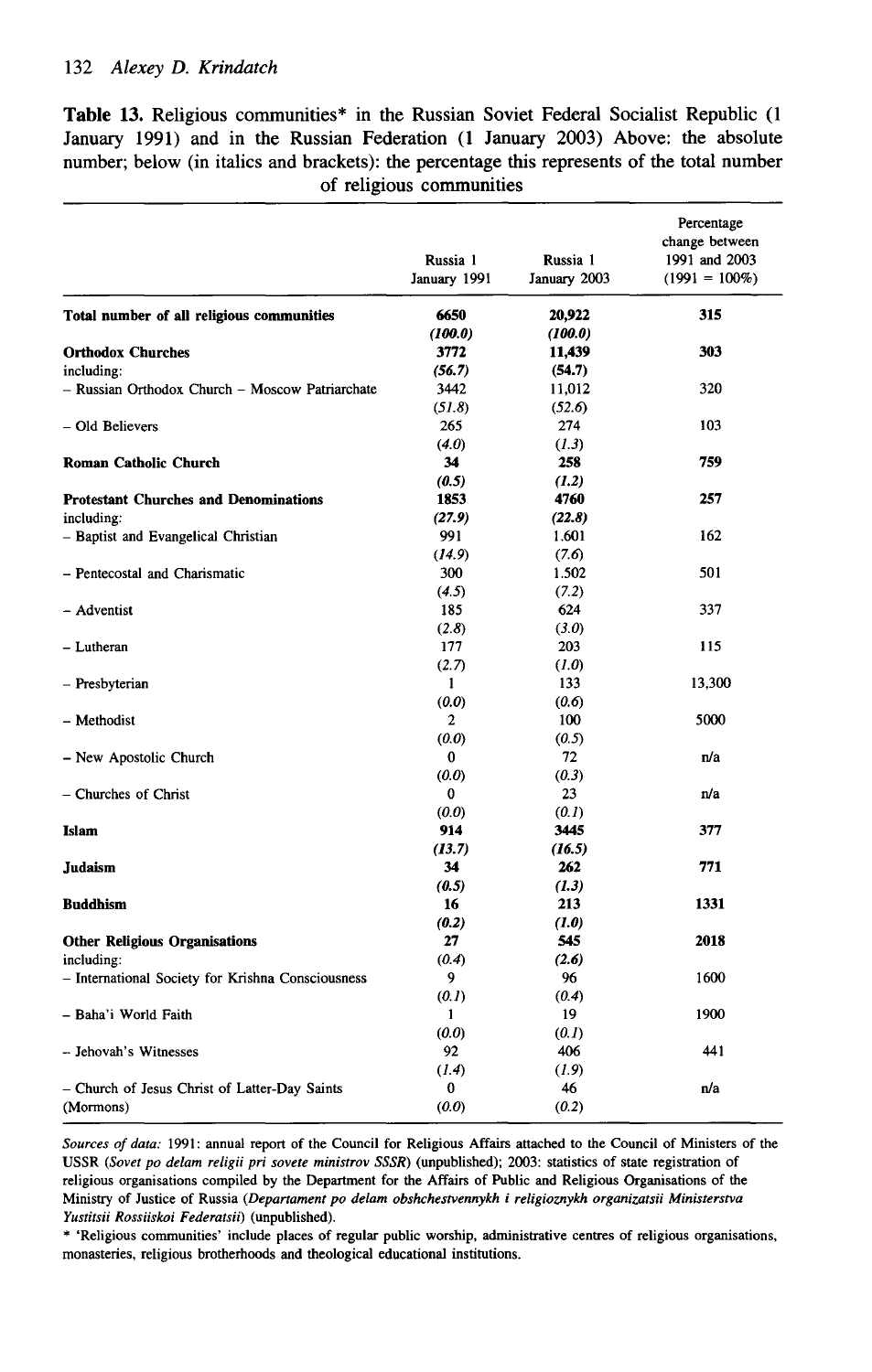|                                                                     | Total number of <i>de facto</i><br>existing congregations<br>(registered and unregistered) | Estimated<br>membership |
|---------------------------------------------------------------------|--------------------------------------------------------------------------------------------|-------------------------|
| Union of Evangelical Christians-Baptists<br>of Russia               | 1400                                                                                       | 280,000                 |
| Pentecostal Union of Evangelical Chris-<br>tians in Russia          | 1400                                                                                       | 300,000                 |
| Russian Union of Christians of Evangeli-<br>cal Faith (Pentecostal) | 1250                                                                                       | 180-200,000             |
| West Russian Union of Christians – Sev-<br>enth-Day Adventists      | 1000                                                                                       | 120,000                 |

## **Table 14.** The largest Protestant churches in Russia

*Source of data:* personal consultations with the leaders of Protestant churches.

**Table 15.** Attitudes toward church-state relationships and toward the principle of equality of religions and churches (percentage of respondents to a national public opinion poll, 1997)

|                                                                                                                                  | Young<br>people<br>$(18-26)$ | <b>Adults</b><br>$(40 - 60)$ |
|----------------------------------------------------------------------------------------------------------------------------------|------------------------------|------------------------------|
| Support of traditional religions and churches and restrictions<br>on activities of 'new' and 'nontraditional' religions/churches | 23.2                         | 28.2                         |
| Full equality of all religions and churches                                                                                      | 40.0                         | 40.8                         |

*Source of data:* Mchedlov (1998).

**Table 16.** Do you agree that 'western' culture has a negative impact on the situation in Russia? (percentage of respondents)

|                             | 1996 | 2002 |
|-----------------------------|------|------|
| Agree or rather agree       | 48   | 67   |
| Disagree or rather disagree | 36   | 29   |
| Don't know                  | 16   |      |

*Source of data:* Obshchestvennoye (2002), p. 160.

**Table 17.** To what extent does the 'western' model of society suit Russia? (2000, percentage of respondents)

| This is a universal model of society, which can be fully applied in Russia          | $\boldsymbol{\Lambda}$ |
|-------------------------------------------------------------------------------------|------------------------|
| This model of society can be adjusted to the conditions in Russia                   | 15                     |
| It is unlikely that the 'western' model of society can be developed in Russia       | 30                     |
| The 'western' model is not suitable for Russia and it contradicts the style of life | - 37                   |
| of the Russian people                                                               |                        |
| Don't know                                                                          | 13                     |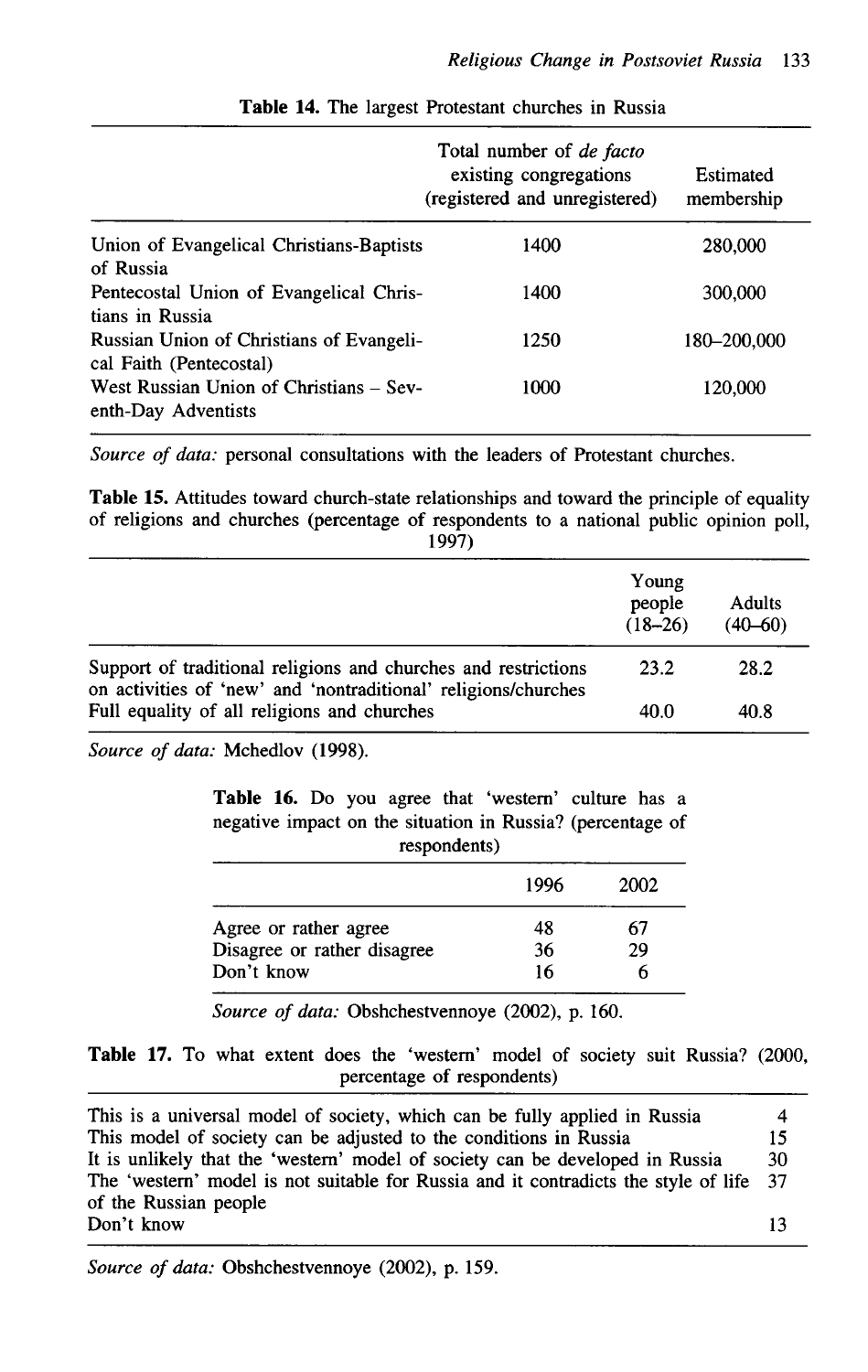**Table 18.** Is it important for Russia to 'join' world culture and to adopt the lifestyle of the majority of developed countries? (2000, percentage of respondents)

| Yes, it is important                 | 38 |
|--------------------------------------|----|
| No, it is not important              | 31 |
| We should not strive for that at all | 20 |
| Don't know                           | 11 |

*Source of data:* Obshchestvennoye (2002), p.160.

**Table 19.** How do you feel about the idea 'Russia for Russians only'? (percentage of respondents)

|                                                             | 1998 | 2002 |
|-------------------------------------------------------------|------|------|
| I support it entirely                                       | 15   | 17   |
| It would be good to achieve this, but within certain limits | 31   | 38   |
| I feel negative: this is real fascism                       | 32   | 28   |
| I don't care or I have never thought about it               | 15   | 10   |
| Don't know                                                  |      |      |

*Source of data:* Obshchestvennoye (2002), p. 128.

Union of Evangelical Christians in Russia *(Soyuz Khristian Very Yevangel'skoi Pyatidesyatnikov v Rossii),* the Russian Union of Christians of Evangelical Faith (Pentecostals) *(Rossiisky Ob"yedinenny Soyuz Khristian Very Yevangel'skoi)* and the West Russian Union of Christians - Seventh-Day Adventists *(Zapadno-Rossiisky Soyuz Khristian Adventistov Sed'mogo Dnya)* - formed a Consultative Council of the Leaders of Protestant Churches *(Konsul'tativny sovet glav protestantskikh tserkvei)* with the purpose of coordi nating their work. The long-term goals of this Council include the formulation of a 'common Protestant social doctrine' (V Rossii, 2002). Evidently one may predict continuing growth of the Protestant component in the Russian religious landscape.

The increase of religious diversity in Russia is due to the appearance and rapid development of various new religious organisations which were not present in Soviet times and many of which are the product of foreign missionary initiatives. Most foreign religious missions working permanently in or visiting Russia have come from the USA, South Korea and Germany. Among those new religious organisations that are growing particularly dynamically and are widespread geographically are the Presbyterian Church (133 officially registered communities), the Methodist Church (100 registered communities), the New Apostolic Church (72 registered communities), the Hare Krishna movement (96 registered communities) and the Church of Jesus Christ of Latter-day Saints (46 registered communities) (Religiya, 1997; Ministry, 2003).

The territorial distribution of the new religious organisations is frequently inversely proportional to the geography of those religions and churches that are considered 'traditional' for Russia. In the other words, the newcomers seek to fill the religious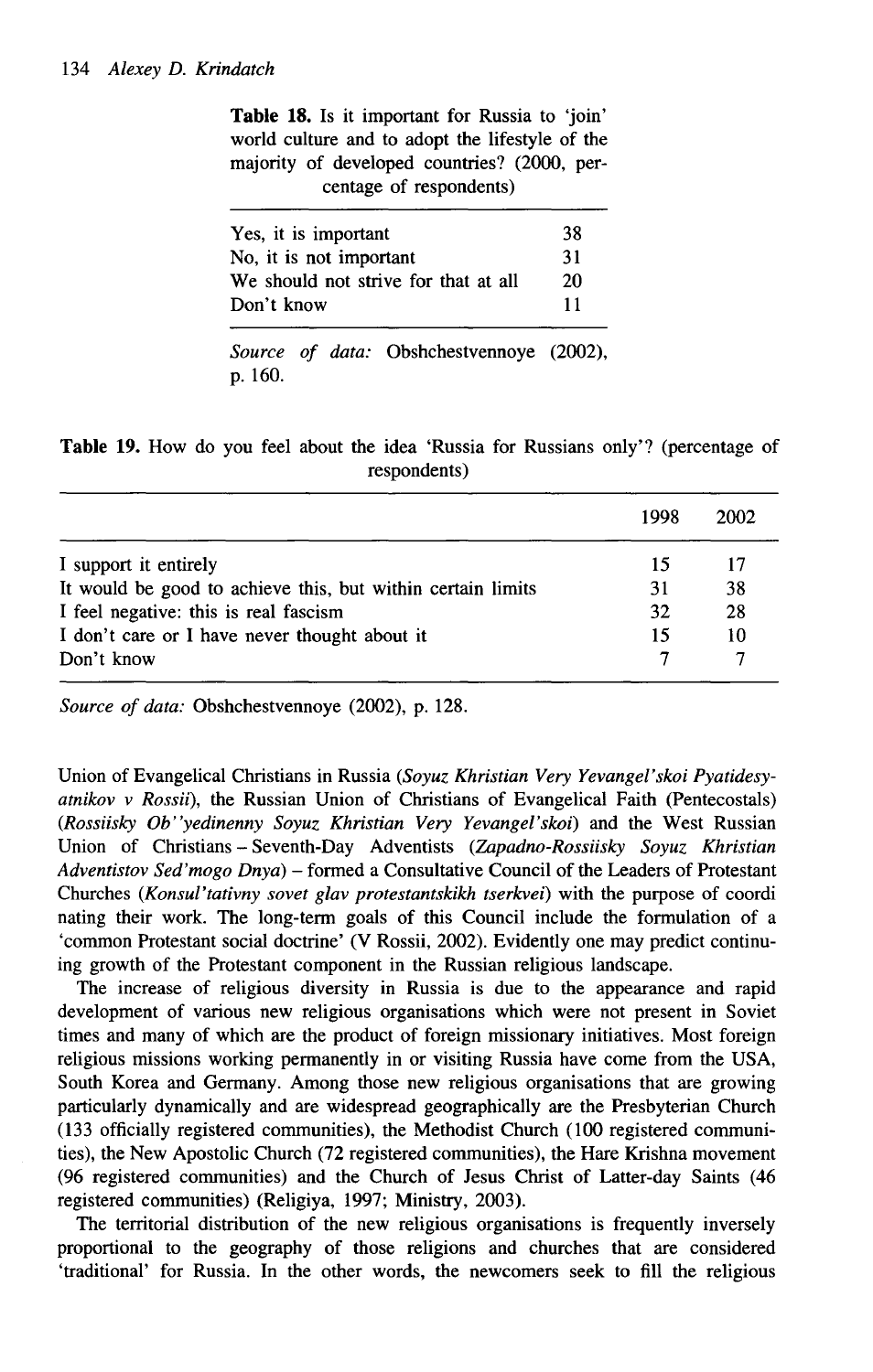'vacuum' in the areas of weak development of the religious infrastructure of traditional religions and churches (Krindatch, 1996).

By the mid-1990s the public attitude towards so-called nontraditional religions and foreign missionaries was becoming increasingly negative. Although in a national survey carried out in 1997 96 per cent of respondents agreed with the general principle of freedom of personal choice of belief, only 40 per cent supported the full legal equality of all religions and churches (VTsIOM, 1998). Moreover, a quarter of the population are in favour of direct restrictions on the activity of nontraditional religious organisations in Russia (Table 15).

In order to explain these changes in public attitudes one should take into consideration the general antiwestern sentiments that have become characteristic of an ever-growing segment of Russian society. Whereas in 1996 48 per cent of Russians were of the view that '''western'' culture has a negative impact on the situation in Russia' by 2002 the percentage had increased to 67 (Table 16). In a 2000 survey, to the question 'To what extent does the "western" model of society suit Russia?', fewer than one fifth of respondents believed that it could be either fully or partly applied to Russia's conditions and traditions. Over two thirds of respondents were either simply sceptical about the possibility of applying western society models in Russia or even said they were in contradiction with the traditional style of life in Russia (Table 17). Amazingly, just 15 years after the demolition of the Iron Curtain the idea of cultural separation from the other parts of the world appears to be attractive for at least half the Russian population. For instance, in a survey in 2000 over half the respondents to the question 'Is it important for Russia to "join" world culture and adopt the lifestyle of the majority of developed countries?' said either that 'it is not important' or 'we should not strive for that at all' (Table 18).

Meanwhile a rise in xenophobic sentiments has become obvious since the late 1990s. According to public opinion polls, during the period 1998-2002 the proportion of those who entirely or partly supported the slogan 'Russia for Russians only' increased from 46 to 55 per cent, while the proportion of those opposing it fell from 32 to 28 per cent (Table 19).

In the light of these changes in public sentiment it is not surprising that recently we have been seeing an increasingly negative perception of all faiths other than Orthodoxy (and not only of 'nontraditional' faiths, as used to be the case a few years ago). Half the respondents in a public opinion survey in Moscow in March 2002 were of the view that Islam is a religion that is hostile to Orthodoxy, while in an all-Russian survey in September 2002 51 per cent of respondents supported the actions of the state authorities against Roman Catholic clergy working in Russia (Obshchestvennoye, 2002, p. 148).

The above-outlined aspects of the phenomenon of religious revival and its specific patterns in various regions of the country, combined with ongoing changes in the sphere of interreligious and church-state relations, allow us to speak both about the continuing creation of a new 'religious space' in Russia and about the further dynamic evolution of the religious segment of Russia's civil society.

# **References**

Dubin, B. (1999) 'Religioznaya vera v Rossii 90-kh godov', *The Russian Public Opinion Monitor*  (Moscow, Russian Center for Public Opinion Research), 1 (39), pp. 31-39.

Gammer, M. (1995) 'Unity, diversity and conflict in the Northern Caucasus', in Gammer, M. (ed.), *Muslim Eurasia: Conflicting Legacies* (London, Frank Cass), pp. 163-87.

Greely, A. (1994) 'A religious revival in Russia?', *Journal for the Scientific Study of Religion, 33,*  3, pp. 253-72.